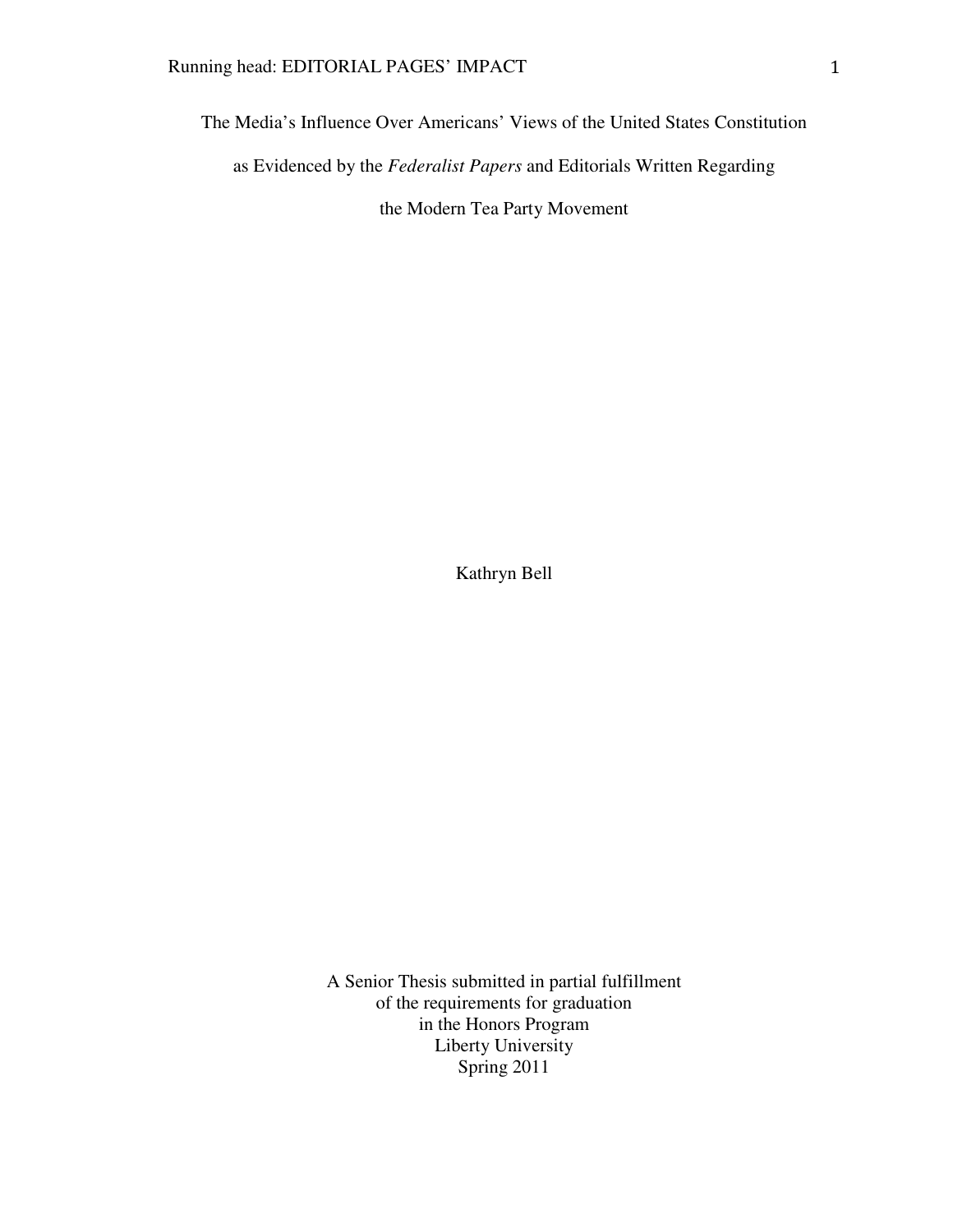Acceptance of Senior Honors Thesis

This Senior Honors Thesis is accepted in partial fulfillment of the requirements for graduation from the Honors Program of Liberty University.

> Clifford W. Kelly, Ph.D. Thesis Chair

\_\_\_\_\_\_\_\_\_\_\_\_\_\_\_\_\_\_\_\_\_\_\_\_\_\_\_\_\_\_

Homer H. Blass, Ph.D. Committee Member

\_\_\_\_\_\_\_\_\_\_\_\_\_\_\_\_\_\_\_\_\_\_\_\_\_\_\_\_\_\_

Deborah W. Huff, M.B.A. Committee Member

\_\_\_\_\_\_\_\_\_\_\_\_\_\_\_\_\_\_\_\_\_\_\_\_\_\_\_\_\_\_

James H. Nutter, D.A. Honors Director

\_\_\_\_\_\_\_\_\_\_\_\_\_\_\_\_\_\_\_\_\_\_\_\_\_\_\_\_\_\_

\_\_\_\_\_\_\_\_\_\_\_\_\_\_\_\_\_\_\_\_\_\_\_\_\_\_\_\_\_\_ Date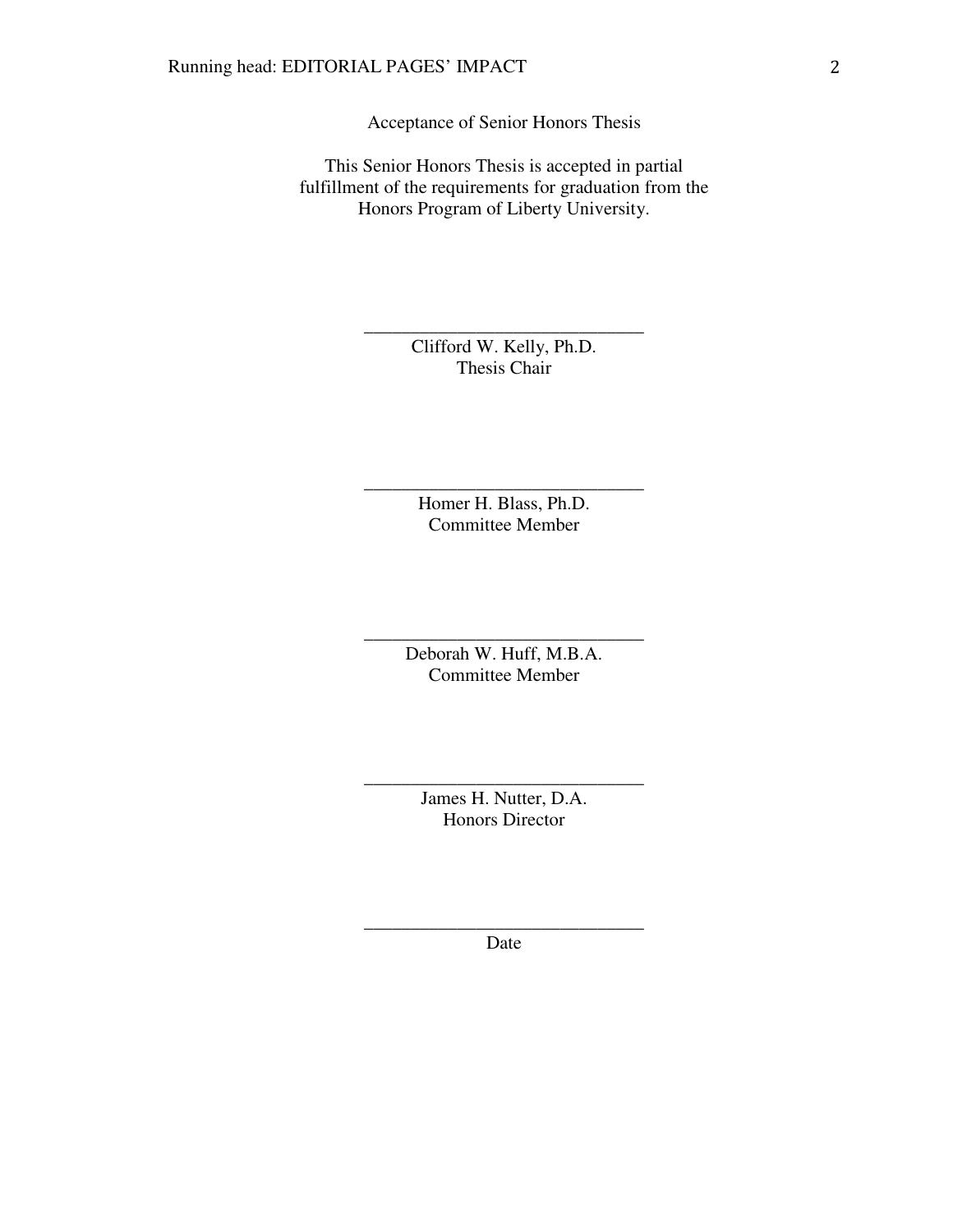#### Abstract

America has been built by a series of monumental events. The press has been there to capture them all. The American mainstream media have indeed served as the rough draft for historical textbooks. The Declaration of Independence was reprinted in many newspapers on July 5, 1776. Evidence of this fact is on display at the Newseum in Washington, D.C. The media have been a present force in all aspects of American life since colonization. One of the most unique aspects of that force is the editorial page. The editorial page played a distinctive role during the crucial time of America's formation. The editorial pages of New York City newspapers in particular served as a public forum to debate the advantages and disadvantages of the proposed United States Constitution and its system of one federalized form of government. In the end, constituents cast their vote in favor of federalism. The newspapers' sphere of influence in American society cannot be underestimated. The newspapers of today are quite different that the broadsheets of the late  $18<sup>th</sup>$  century. The majority of the modern era's prominent major publications have a liberal bias. The best evidence of this bias can be seen by the coverage of The Tea Party (sometimes the lack of coverage) and the type of coverage the Tea Party has received. This thesis will demonstrate that the type of coverage the movement has received is indeed overwhelmingly biased. Just as the newspapers of the  $18<sup>th</sup>$  century influenced the political course of their day, the editorial page of today is having a profound impact on the modern political dialogue. The Tea party is a political organization that appeared virtually overnight and has revolutionized the idea of "politics as usual" in Washington.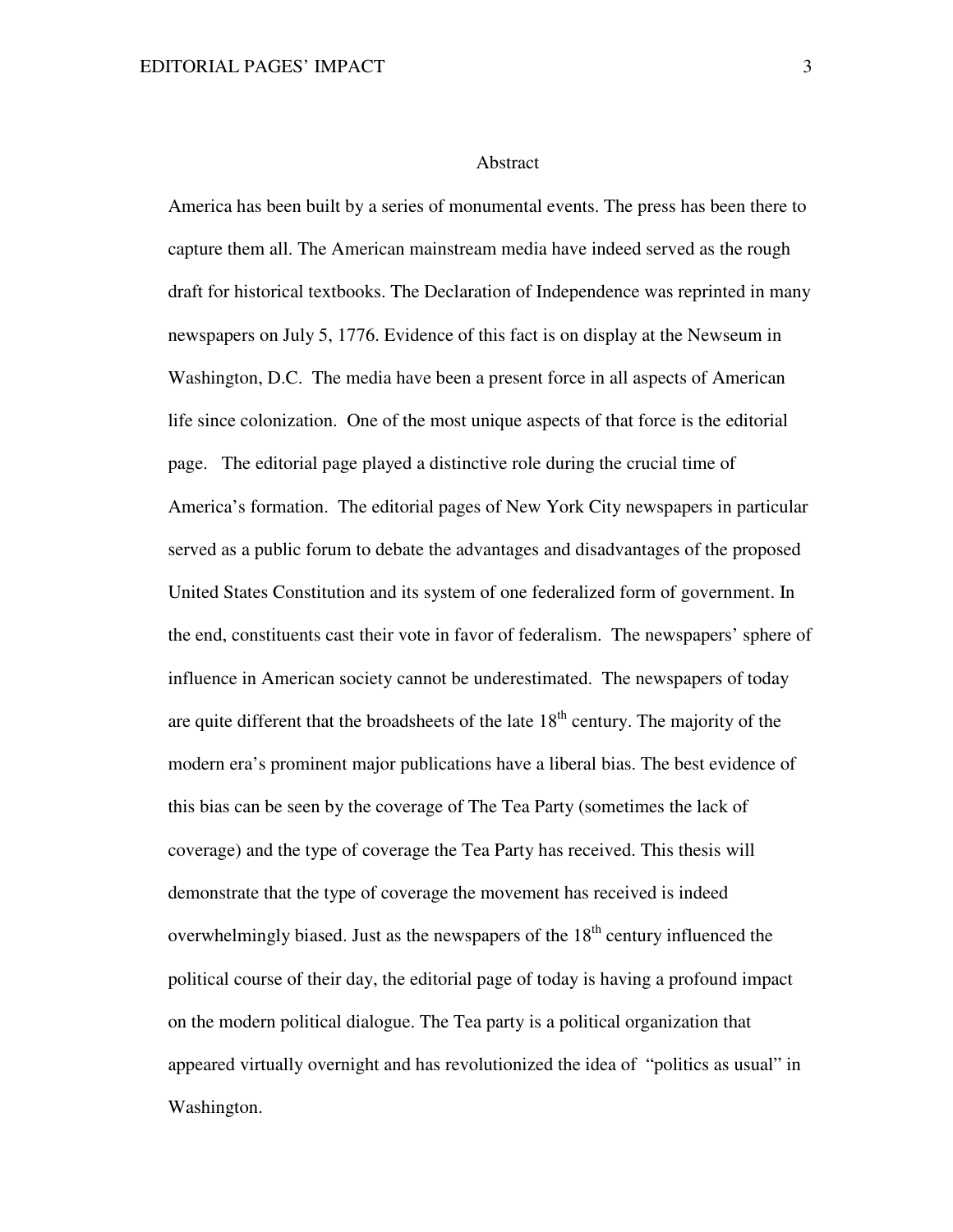The Media's Influence Over Americans' Views of the United States Constitution as Evidenced by the *Federalist Papers* and Editorials Written Regarding the Modern Tea Party Movement

 The historical relationship that exists between the American government and American newspapers is most extraordinary. As Culver H. Smith (1977) said, "Newspapers might indeed be private business, but the information and opinion they published affected their readers and that made them a matter of public consequence" (p. 4). The editorial pages of New York City newspapers in the  $18<sup>th</sup>$  century were used as a platform to persuade constituents of New York to ratify the Constitution by means of The *Federalist Papers.* John Adams' *Dissertation on Canon and Feudal Law* also appeared on the on the editorial page, and it served as a catalyst to promote the colonists' cause for a war against England.

This thesis will examine the significance of the editorial page in terms of its influence on the America people's perspective on the Constitution. From October 1787 to May 1788 the constituents of New York read *The Federalist Papers* alongside the *Anti-Federalist Papers* and the subsequent response was New York's vote to ratify the Constitution (Bessette et.al., 2010). This thesis is not claiming that *The Federalist Papers* were the sole reason for New York's vote for the ratification of the Constitution; rather, the letters merely served as a factor in New York's vote.

Two hundred and fifty years later, little has changed in the American news media. Political activism still occurs, particularly, on the editorial page. However, instead of the political activism being used to unite the constituents, members of the liberal media elite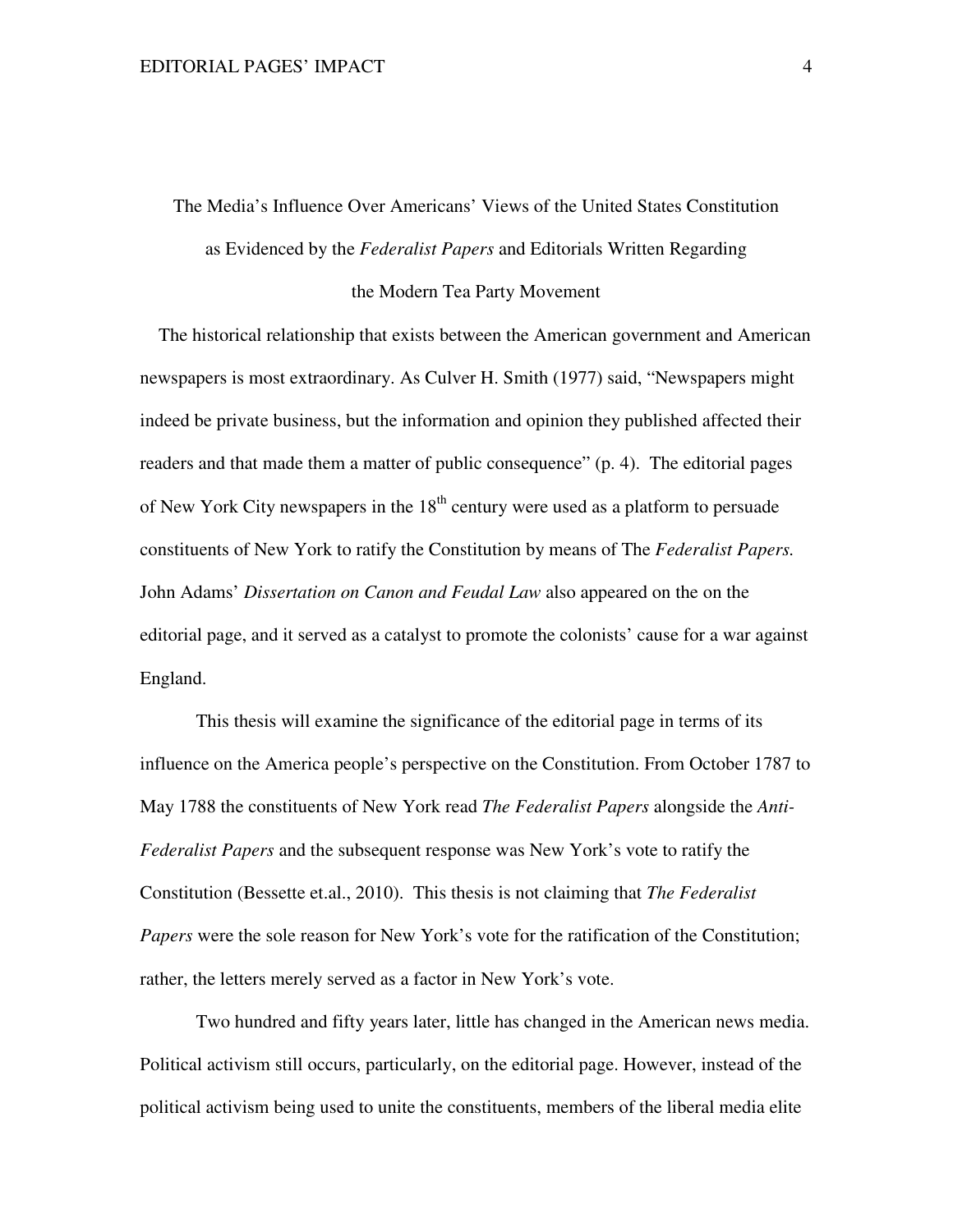are being used to disparage and discredit a particular group of pro-Constitution constituents —the modern day Tea Party movement. There is no doubt the media have a significant sphere of influence on American society.

 Today, many editorials are aimed at attacking the Tea Party. Founded in 2009, The Tea Party is a political organization whose goal is to see America return to Constitutionalism. The Tea Party advocates fiscal responsibility, limited government, and free market enterprise. According to the book *Mad as Hell,* the Tea Party Movement is a grassroots marvel that has been misunderstood and improperly categorized by influential persons in both the political and media spectrums (Rasmussen et al., 2010): "The hidden story of the development of The Tea Party movement is the story of blogs, online, social media, and communications hat has not been fully described or explained," (p. 5). The uniqueness of the American media has always been the story behind the story. Since the colonial era, people have been called on to take the headline news of the day and set it to print. The manner and methods by which is this achieved have changed significantly throughout the centuries; however, the practice is still in place and is as significant as ever. Reporters have been able to not only capture the headline news of the day in words, they have been there to witness both the humorous and the somber events that coincide with the major news to make sure not only the story is told, but the story behind the story is told.

The Tea Party is comprised of individuals from all walks of life and political ideologies. A July 2010 Gallup poll revealed that three percent of liberal democrats were members of the Tea Party, along with 7% percent of moderate democrats and 5% of conservative democrats. Six percent of Tea Party supporters are purely independent. 17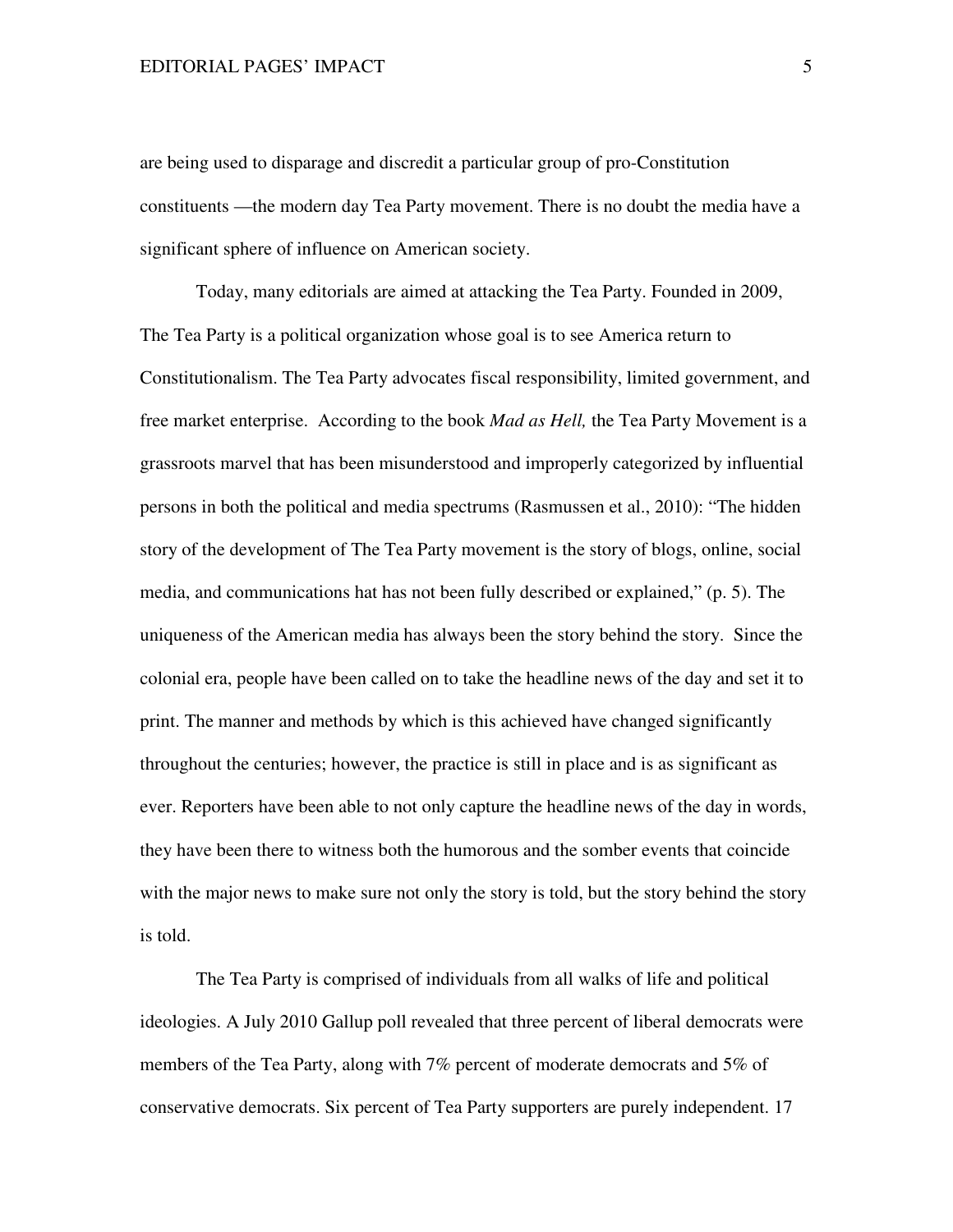percent of Tea Party supporters are moderate/liberal republicans and 62% of the Tea Party is comprised with conservative republicans (Newport, 2010). Rasmussen and Schoen said:

 Put another way, and to be crystal clear, the dissatisfaction in the American electorate with the established order — particularly toward Congress and toward the president, both having majority negative ratings -— has led the Tea Party movement to become as potent a force as any political party in the United States. (Rasmussen et al, 2010, p. 7)

While polls do not exist to determine the sphere of influence the media have over society, they do serve as proof as to what the media has been informing the public and subsequently what the public is thinking about. The media serves as the moderator for the national dialogue. Both the Colonists and Americans of today had a decision to make would they listen to the editorial pages' views of the Tea Party or would they ignore them? Two hundred fifty years ago colonists found themselves agreeing with the editorial age's views on the Tea Party. Today, the editorial page's bias is largely against the Tea Party, yet data proves that the majority of Americans are still taking up its cause.

This thesis will focus on the media's (most specifically the editorial page) impact and influence on society's approval of both the Constitution and constitutionalism and will use the example of media coverage of the modern Tea Party movement, In correlation with coverage of *The Federalist Papers* of the 18<sup>th</sup> century to demonstrate the media's impact on society's approval (or lack thereof) of government.

 The Founding Fathers sought independence after their rights as Englishmen were consistently violated by King George III. Thus it should come as little surprise that more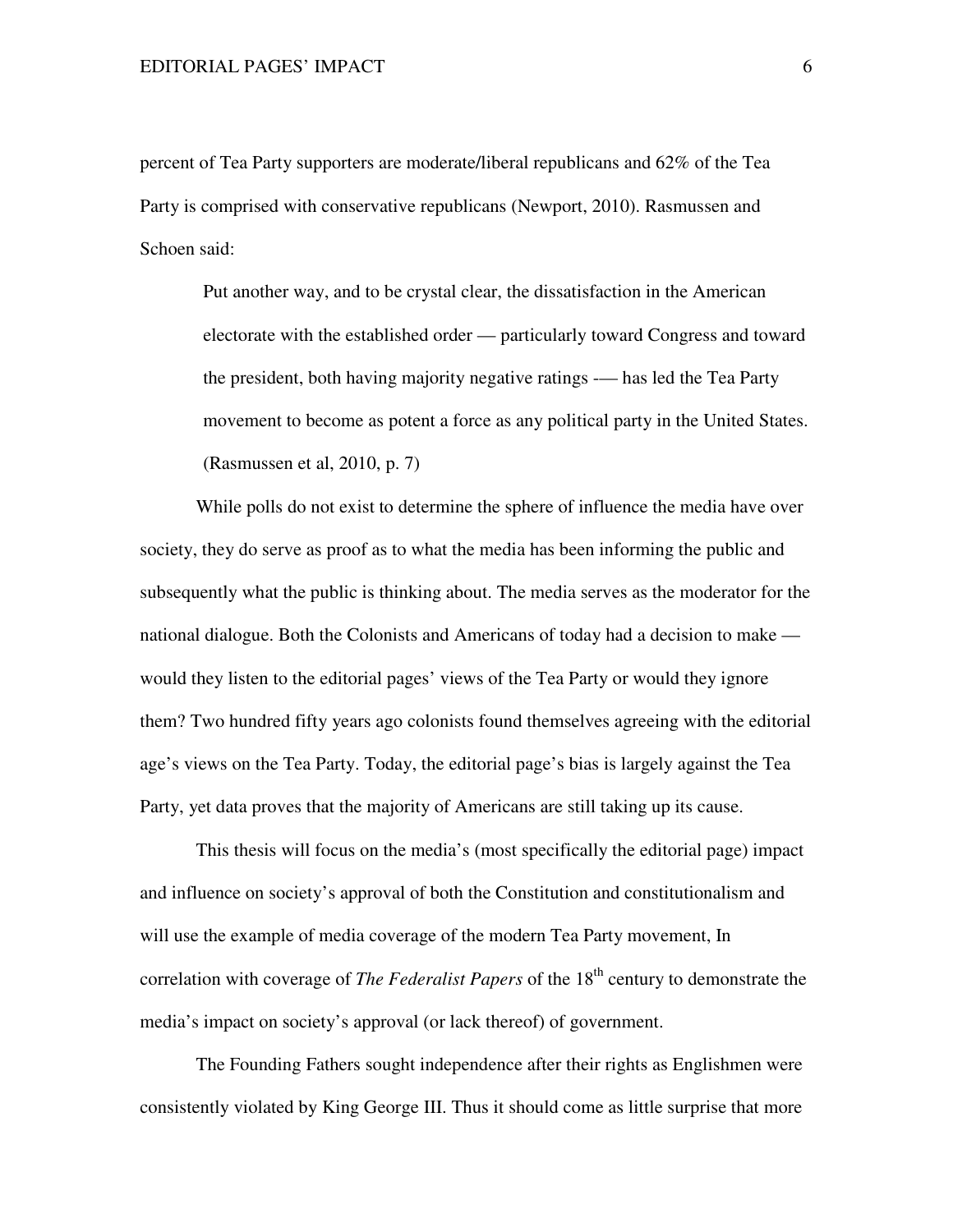than 250 years later Americans would unite together to express the same anger and frustration as the colonists did when their Constitutional rights as Americans were violated. When Americans study the Revolutionary War, the majority of people find themselves agreeing that the Colonists rights as Englishmen were being violated and that public outcry was perfectly acceptable. Yet, those same Americans who believe this are being told by the media that the action taken by the members of the Tea Party is unacceptable when in all actuality it is simply a mirror of behaviors. The collection of work that embodies American thought was brought to the people first not by a book or pamphlet, but as an editorial in a local newspaper. Since the beginning of the American press, the public has looked to the media as the premier outlet by which to gather their information regarding matters of government and politics.

*Federalist Papers* authors Alexander Hamilton, James Madison and John Jay were highly educated, rational men. The arguments made in *The Federalist Papers* are strengthened by the fact that Hamilton and Madison were present at the writing and framing of the United States Constitution. The three men were concerned with crafting a form of government that would simultaneously promote the well being of America's citizens and stability for society. The impact of *The Federalist Papers* as a series of editorials has lasted for more than two centuries. *The Federalist Papers* is the skeleton of the American Republic. Throughout American legal history judges and legal commentators have referred to the 85 essays in efforts to ascertain the framers original meaning of the Constitution.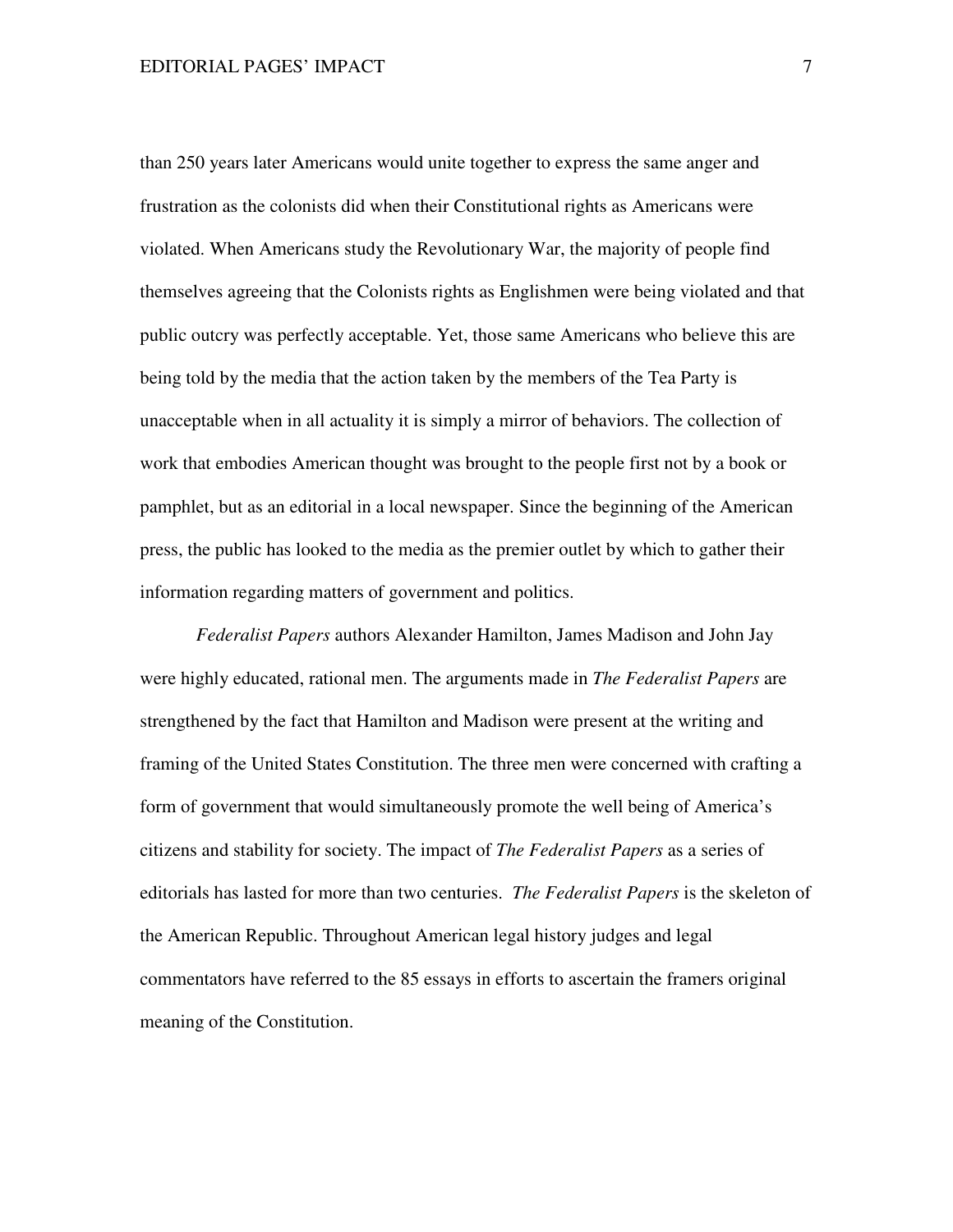*The Federalist Papers* offered a clear outline and explanation of the new form of government the founders were proposing. James Madison wrote the following words on November 30, 1787 in *The New York Packet* Federalist 14:

The error which limits republican government to a narrow district has been unfolded and refuted in preceding papers. I remark here only that it seems to owe its rise and prevalence chiefly to the confounding of a republic with a democracy, applying to the former reasonings drawn from the nature of the latter. (Madison, 1787, Avalon Project)

 The remainder of this thesis will focus on the purpose and research methods as well as further analysis of the Tea Party and the editorial pages of *The New York Times* and *The Washington Post*.

#### **Purpose and Research Methods**

 This thesis proposes that there exists a negative correlation between the editorial pages of the  $18<sup>th</sup>$  century and the editorial pages of today. More specifically, this thesis will focus upon today's American newspaper editorials on the Tea Party movement as a demonstration of their consistent anti-Constitution perspective. The stance stands in historic contrast to the editorials of the  $18<sup>th</sup>$  century editorials that largely endorsed the constitutionalism of *The Federalist Papers*. This negative correlation exists because in both circumstances, the editorial page is being used to influence society's view of the Constitution and constitutionalism. The research method that this thesis will include is qualitative analysis of editorials found within *The New York Times* and *The Washington Post* from January of 2009 to October of 2010. The New York Times and The Washington Post were chosen as the basis of the research for this academic thesis due to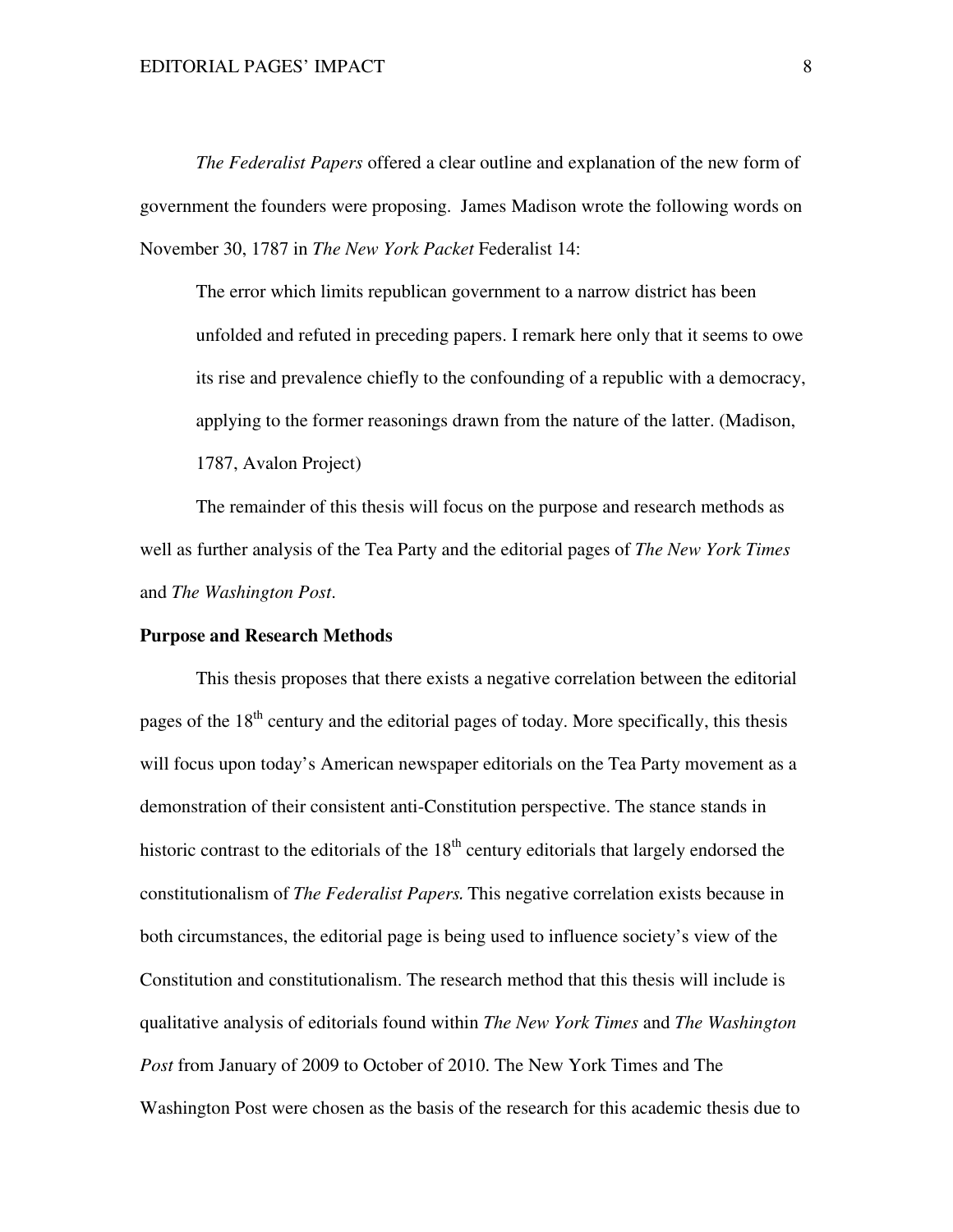their standing as superior national publications. The dates were chosen because they mark the ten-month period prior to the 2010 midterm election.

 This thesis will also attempt to show through the model of content analysis that the content printed on the editorial age is incredibly influential to society's view of the Constitution. During the birth of the United States of America, the editorial page was used to support the ratification of the Constitution. Today, it is being used to vilify members of the Tea Party who hold the Constitution in high regard.

### **Literature Review**

 The American Revolution not only brought about change in the government, but it also brought about changes in how the news media operates: "With the writing of the new Constitution in 1787 came political parties and the partisan press. Editorials began to appear as distinct forms. Each newspaper was committed to a political party" (Rystrom, 2003, p. 9). "During the Colonial era and the period immediately after the Revolutionary War, little effort was made to separate opinion from news. Both appeared intertwined in the columns of he press. Newspapers openly claimed they were partisan voices" (Rystrom, 2003, p. 9).

Thus *The Federalist Papers* were the most elongated and comprehensive defense written in support of the proposed Constitution. *The Federalist Papers* are a series of 85 essays, which were penned by Hamilton, Madison and Jay as a defense to the United States Constitution, which had been drafted in Philadelphia, Pennsylvania. The first of *The Federalist Papers, "The Federalist No. 1*" appeared in the New York *Independent Journal* on October 27, 1787(McClellan, 2000). Hamilton authored 52 essays, Madison authored 28 and Jay authored five. They were penned under the pseudonym "Publius"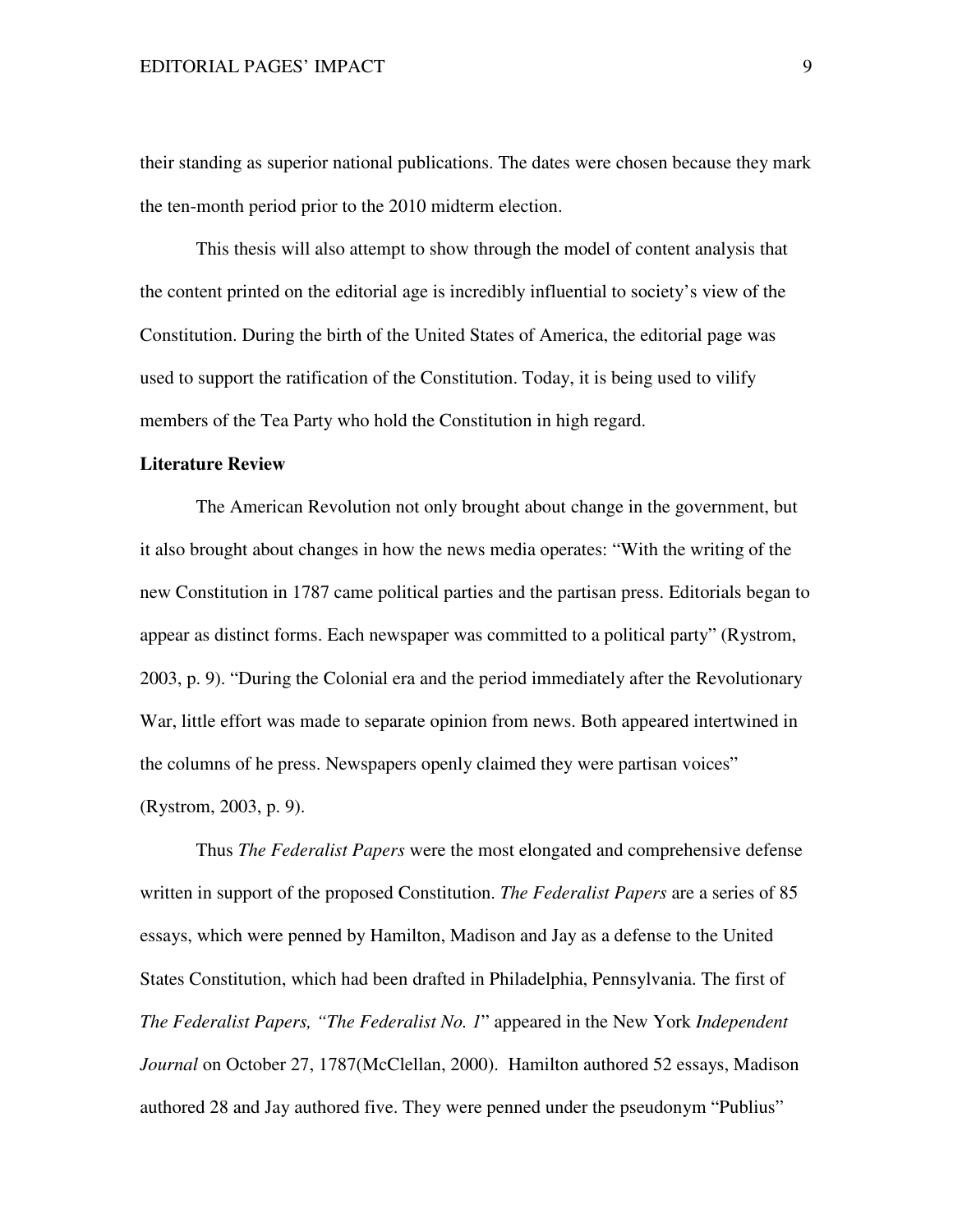(Bessette et al., 2011).The pseudonym "Publius" is significant because it was in honor of Publius Valerious Publicola. He was a Roman Consul and was one of the authors and defenders of the Roman Republic, upon which the American government was closely modeled. His name meant "friend of the people" (Parini, 2010). The Federalist Papers originally appeared in four New York newspapers. They later appeared in newspapers and periodicals in Pennsylvania and Virginia as well as various other New England states.

 Our founding fathers went to battle for a federalist form of government on a printed page. Men took sides and wrote passionately in support for either federalism or anti-federalism. The editorial page of the  $18<sup>th</sup>$  century was the place where this battle over ideologies was fought. This is a crucial part of America's history, which has often been overlooked. Donald Lutz (1988), author of Origins of American Constitutionalism said, "Our high opinion of this man [James Madison] has to sour when we read his contributions to *The Federalist*" pp. 137. Our founding fathers seemed to know they were both laboring over and fighting for a document that would become known as the crescendo of all human civilization.

James Warren, former Speaker of the House of Representatives and advocate for federalism in the Massachusetts Sentinel said:

In a free State like this, and under such circumstances, every individual must be anxious at the approach of an event, which will entail happiness or misery, not only on himself, his family and the community, but also on his and their posterity: — He has therefore a *right* to address you, and your patriotism will prompt you to consider seriously, whatever shall be offered on the subject with reason and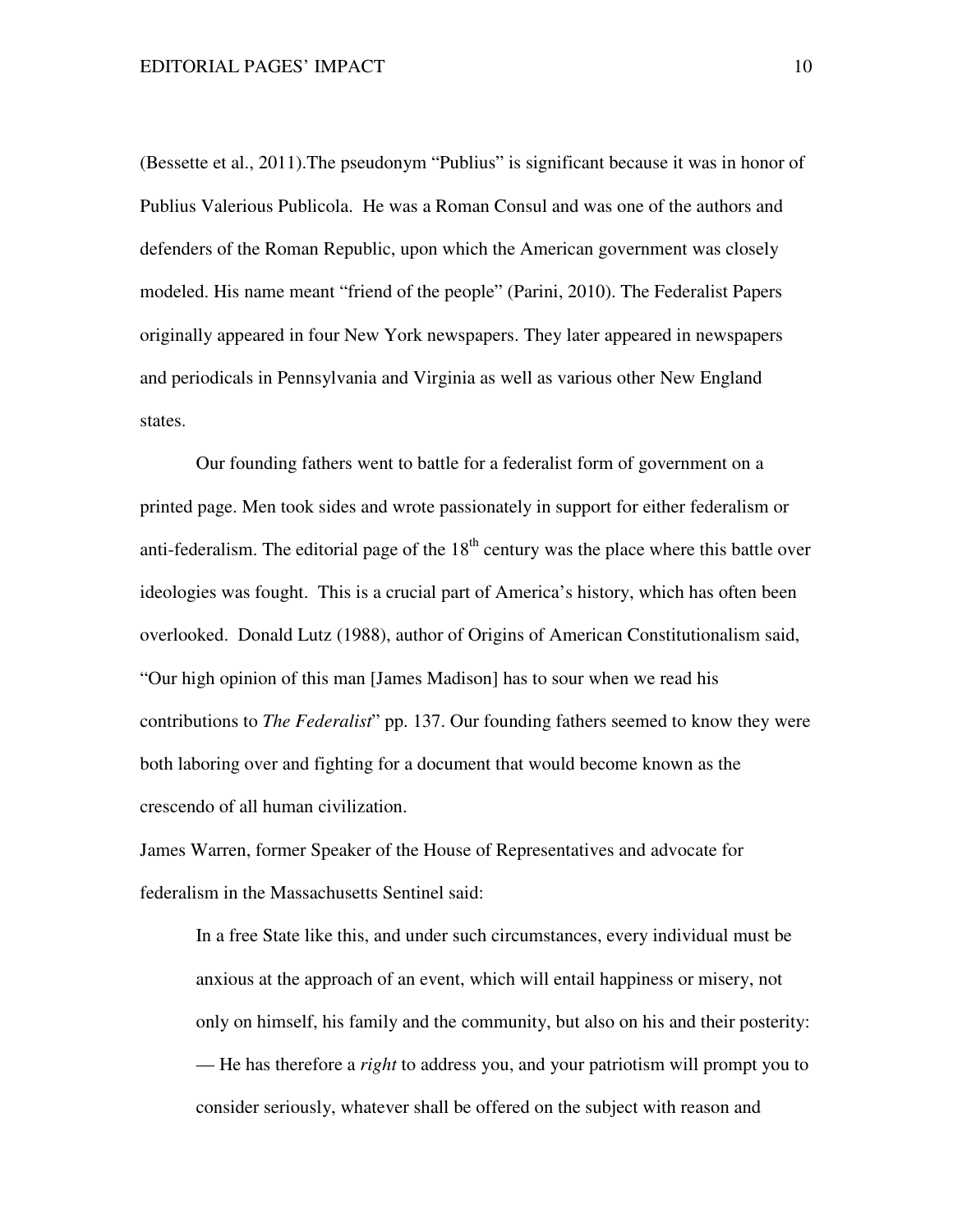candour, and be worthy of your attention. (Harding, 1970, pp. 130)

 A second Constitutional convention was needed because the Articles of Confederation failed miserably as a system of government. It was originally thought that the founding fathers were going to amend the Articles of Confederation, but once in convention they decided to begin anew and thus the United States Constitution was born. The United States Constitution was the first written constitution in human history; The document has survived more than two centuries. America has flourished since the adoption of the document as the law of the land. America has long been considered the greatest nation in the world. The adoption of the United States Constitution would not have been guaranteed without *The Federalist Papers.*

 Newspapers in New York were not the only newspapers printing letters and essays arguing in favor of a constitutionally federated republic. Almost one month into the Constitutional Convention, Philadelphia newspapers printed a letter from a citizen who signed his name "Harrington." Harrington was a staunch supporter of federalism and wrote, "We must, either form an efficient government for ourselves, suited in every respect to our exigencies and interests, or we must submit to have one imposed upon us by accident or usurpation…We are on the brink of precipice" (Peters, p.p. 2, 1987).

 The approval rate of the Constitution and groups who support constitutionalism rests, in part, in the hands of the editorial board. Parini (2010) said:

The idea of a representative democracy energized the men who framed the Constitution, and Publius reflects this excitement. There is at times almost a giddy boldness in the prose. Hamilton in particular writes with a nerve rarely encountered in political essays of this kind, rightly sensing the unique historical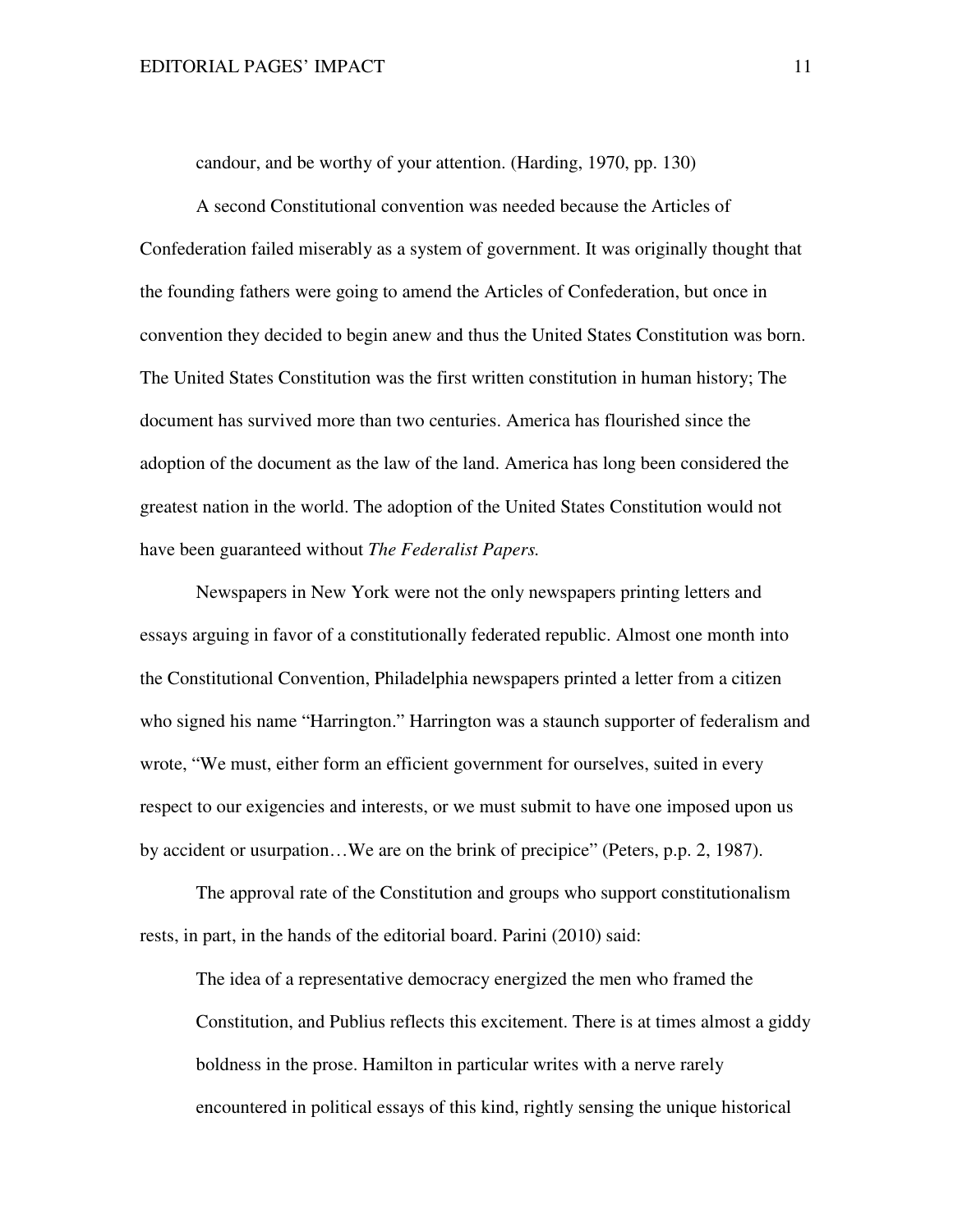moment he occupied. He was, after all, present at the birth of a republic, the first modern government to attempt to put into action the principles of Enlightenment thought. (pp. 34-35)

 The giddy boldness of which Parini speaks is evidenced by the quote below from Alexander Hamilton in Federalist No. 1. From the excerpt it is evident that Hamilton wrote with a passionate persuasion that both expressed the urgency of the day and the understanding of what a lack of a federalist form of government would mean for America's future.

On October 27, 1787, Alexander Hamilton said in Federalist No. 1:

 THE UTILITY OF THE UNION TO YOUR POLITICAL PROSPERITY THE INSUFFICIENCY OF THE PRESENT CONFEDERATION TO PRESERVE THAT UNION THE NECESSITY OF A GOVERNMENT AT LEAST EQUALLY ENERGETIC WITH THE ONE PROPOSED, TO THE ATTAINMENT OF THIS OBJECT THE CONFORMITY OF THE PROPOSED CONSTITUTION TO THE TRUE PRINCIPLES OF REPUBLICAN GOVERNMENT ITS ANALOGY TO YOUR OWN STATE CONSTITUTION and lastly, THE ADDITIONAL SECURITY WHICH ITS ADOPTION WILL AFFORD TO THE PRESERVATION OF THAT SPECIES OF GOVERNMENT, TO LIBERTY, AND TO PROPERTY. (Hamilton, Avalon project at Yale University, p. 1)

With the adoption of the Constitution public virtue would reign supreme over the old order of superstition and privilege. Citizens would check themselves, and in doing so they would accept a fragile system of mixed government, which boasted a carefully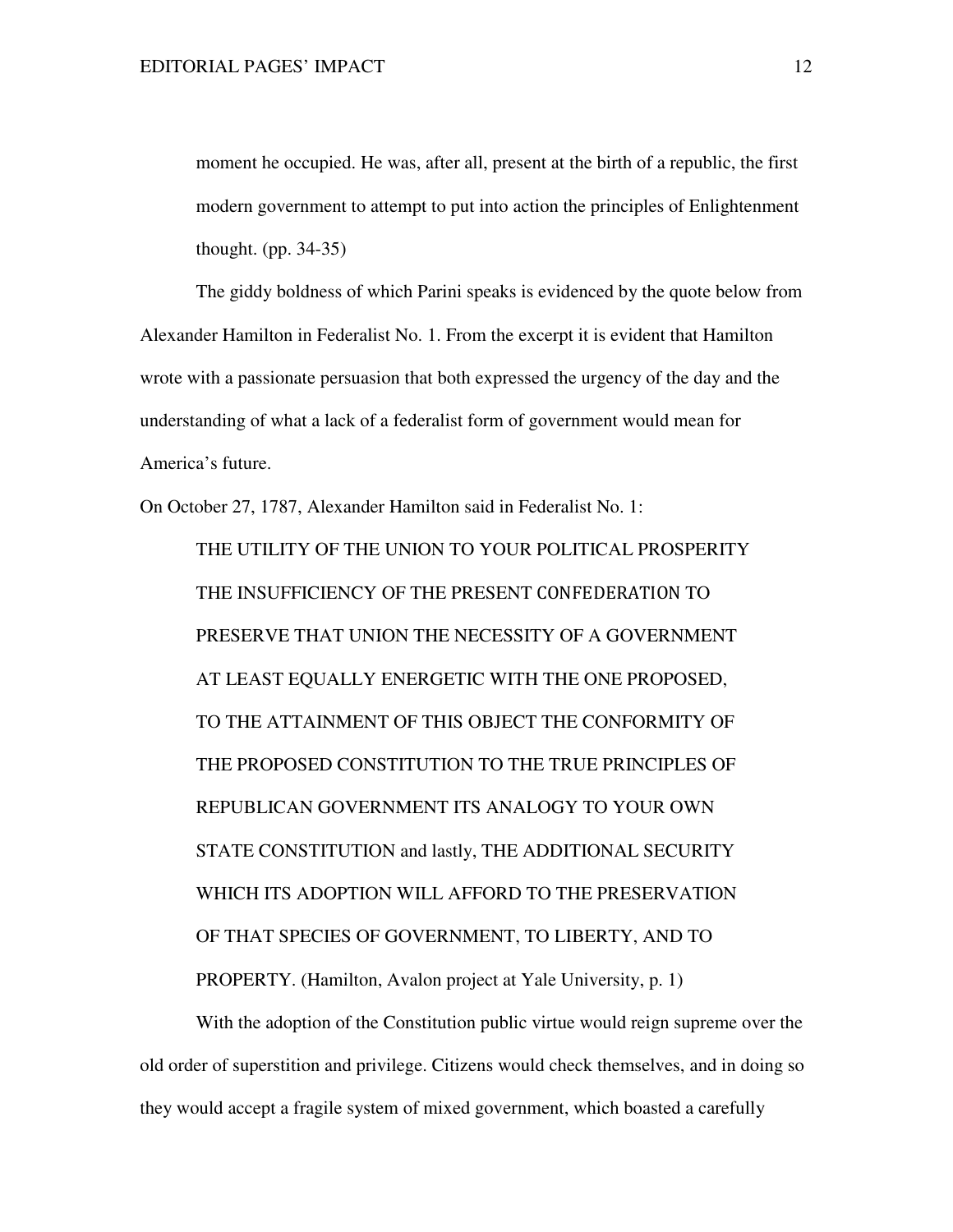outlined separation of powers (Parini, 2010). Parini quoted Hamilton concerning this important point:

Hamilton argued that "it seems to have been reserved to the people of this country, by their conduct and example, to decide the important question, whether societies of men are really capable or not of establishing good government from reflection and choice, or whether they are forever destined to depend for their political constitutions on accident and force." (Parini, 2010, p. 35)

 There exists the tendency to not view *The Federalist Papers* as a series of editorials. An editorial is written by the editor of a newspaper, a columnist or an opinion reporter and is written for the purpose of persuading the readership. It can be argued that "letters to the editor" are editorials. *The Federalist Papers* were essentially "letters to the editor" written by three distinguished founding fathers. Thomas Jefferson (1788) referred to them as, "the best commentary on the principles of government which ever was written." (p.11) Isaac Kramnick (1987) described the longevity of *The Federalist* Papers in a most eloquent manner: "Nor would the luster wear off those eighty five papers." (p.11). Clinton Rossiter echoed Jefferson when he said: "[*The Federalist Papers* is] the most important work in political science that has ever been written, or is likely to be ever be written, in the United that has ever been written, or is likely to be ever be written, in the United that has ever been written, or is likely to be ever be written, in the United States. It is indeed the one product of the American mind that is rightly counted among the classics of political theory" (p. 11).

# **Newspaper Circulation**

In any academic discussion regarding the influence of newspapers it is of the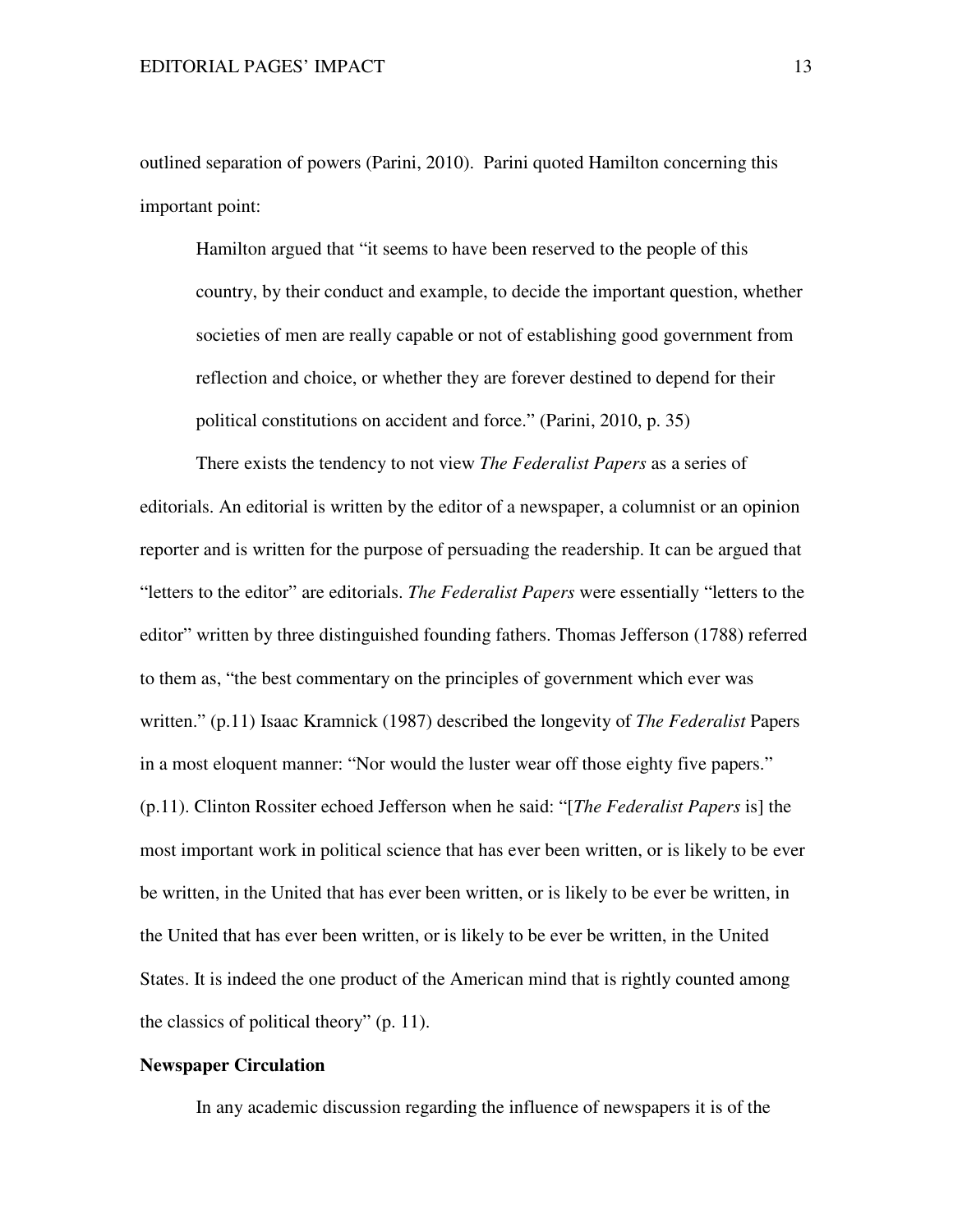utmost importance to consider their respective circulation. A newspaper's circulation is the best indicator of the scope of its influence. Since colonization, Americans have been a people eager to both produce and consume news material. America would not be America if it were a land void of newspapers. It is evident that our Founding Fathers had a firm grasp of this principle; hence freedom, of the press being included in the First Amendment to the United States Constitution and the use of the colonial press to keep citizens abreast of the decisions being made in Congress as well as using them as a place to publish documents such as the Declaration of Independence and the United States Constitution along with the Bill of Rights.

Circulation at The New York Times is approximately to 1.4 million copies, for the Sunday edition. Weekday circulation is significantly less during weekdays, approximately to 950,000 (Plambeck 2010). In 2008, The Washington Post was ranked seventh in overall circulation with average daily circulation of 673,180, 2008 (*Washington Times*, 2010).

# **Examples of Media Bias against the Tea Party**

Two hundred fifty years ago the American press played an influential role in the formation of the nation's government. Today the influence of the mainstream news media still contributes significantly to the national political dialogue. On the surface, it seems as if little has changed. However, once the editorial page was used to argue in favor of a constitutional federated republic, but today the editorial page of national publications such as *The New York Times* and *The Washington Post* are used to disparaged and discredit the pro-Constitution Tea Party movement. The media's influence over the national political dialogue has indeed come full circle, but in a backwards manner.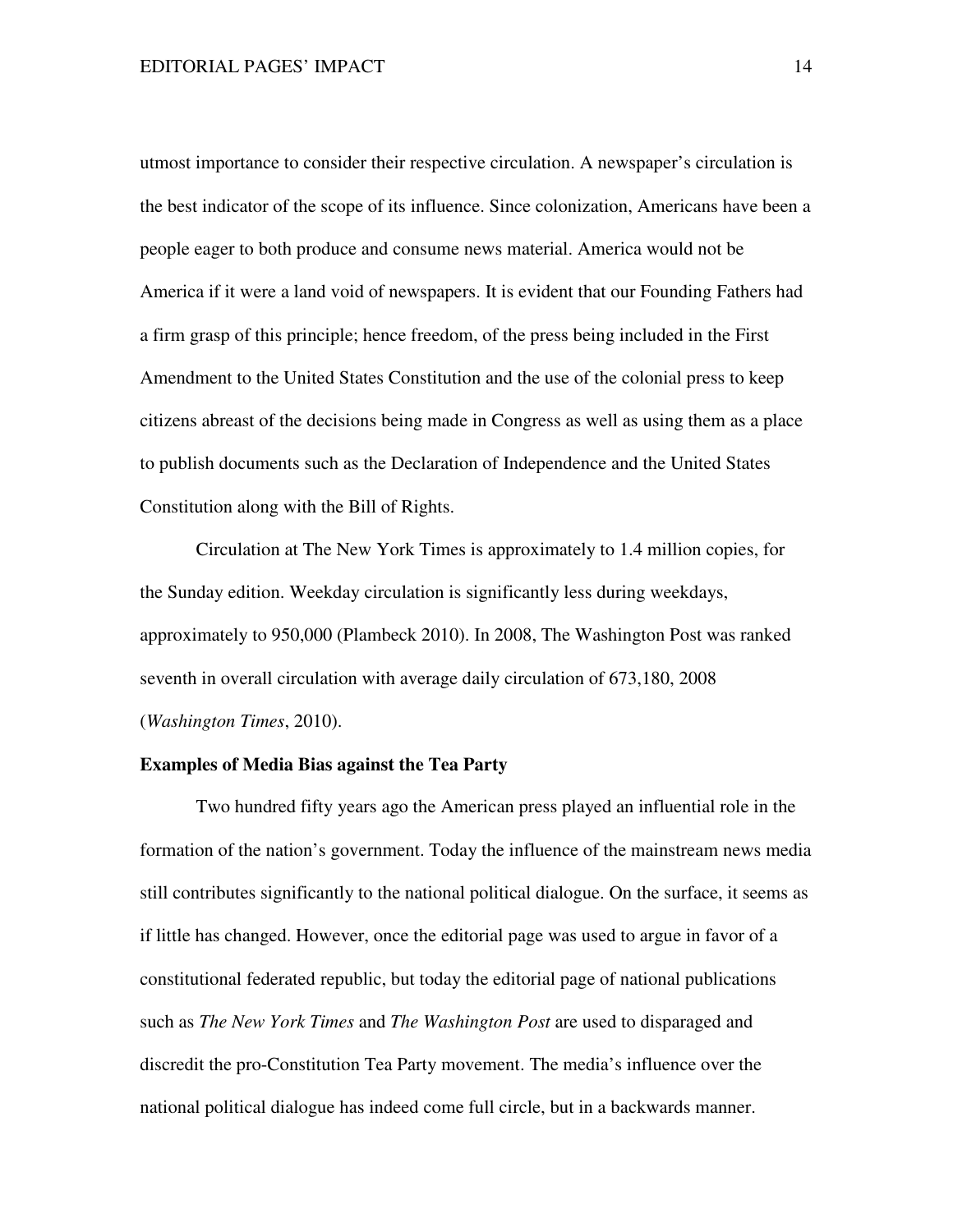The introduction to the book, *Mad As Hell* by Scott Rasmussen and Douglas Schoen, contained strong evidence for Americans' support of the Tea Party. At first glance this is surprising, but it is only because the bias against the organization has streamed from the news media in a steady flow of critical commentary. The editorials found in *The New York Times*, The *Washington Post* prove otherwise. The bias against the Tea Party is not just found on the editorial pages of newspapers, bias against the Tea Party can also be found in during the broadcast of morning and evening news programs of the major news networks NBC, ABC and CBS. Rasmussen and Schoen (2010) said:

 We will show that the Tea Party movement has recorded its highest levels of support in early: with 28 percent in an April 2010 Gallup Poll calling themselves in support of the movement, and with an April 2010 Rasmussen Reports poll showing that on major issues, more Americans (48 percent) agree with the Tea Party movement on major issues than with the President of the United States. (Rasmussen et al., 2010 p. 7)

 April 2010 was eight months prior to the 2010 midterm election. What is so significant about this quote is that almost 50 percent of Americans agreed with Tea Party movement eight months prior to the election. This signifies the grassroots movement momentum changes on Capital Hill. Rasmussen and Schoen further stated:

Think about it. More people said in April 2010 that they felt closer to a movement that did not exist slightly more than a year before, than they did to the President of the United States, whose election was historic of both national and international significance. Think of the implications of that for our politics and our country. (Rasmussen et al., 2010, p. 7)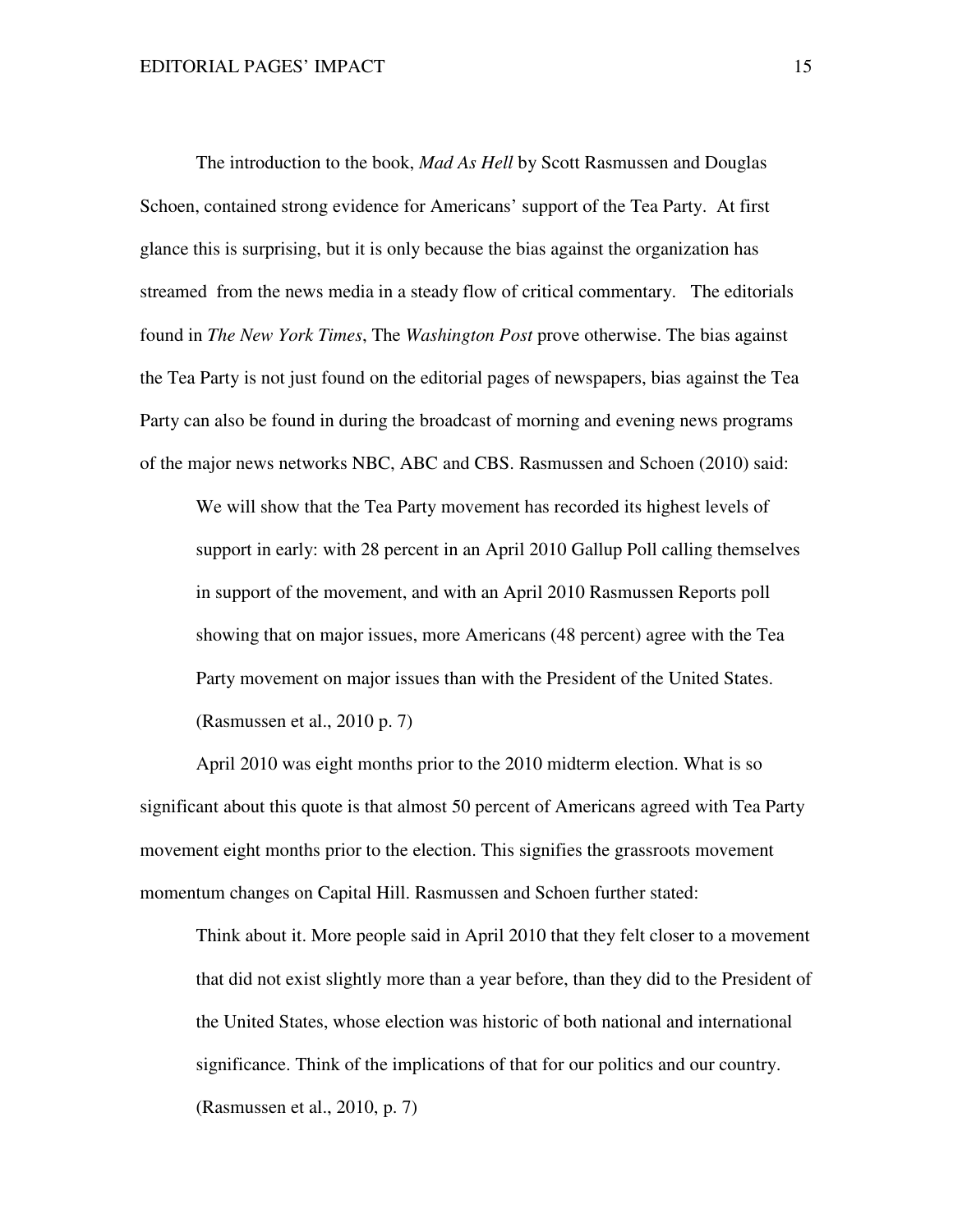## **Current Media Analysis**

For the purpose of this thesis, Rich Noyes of the Media Research Center was interviewed. His study entitled *The Tea Party Travesty* was the basis for a great deal of the research in the book *Mad as Hell*. Rich Noyes of the Media Research Center conducted a study entitled, *TV's Tea party Travesty How ABC, CBS, and NBC Have Dismissed and Disparaged the Tea Party Movement.* Noyes is the Media Research Center 's Director of Research. Although this study is based off of coverage taken from the major news networks, the qualifying data is enough to provide validity to the claim hat media coverage against the Tea Party is negatively biased. Noyes said, "The Tea Party movement began in 2009, in response to the unprecedented expansion of government by President Barack Obama and congressional liberals, a massive increase in spending that will create economy-crushing fiscal burdens for future generations of taxpayers" (personal communication, 2011). Since the Tea Party's origin Noyes has followed the media's coverage of the organization, which lead to his study of major network coverage of the movement.

Perhaps the most widely recognized business principle in America is the old adage, "Time is money." A prime example of this is major news networks. The "big three" is comprised of ABC, NBC and CBS. Collectively, the major networks produce an average of more than 3,000 hours of national news programming annually. The 3,000 hours is subsequently broken down into tens of thousands of reports, interviews, and news desk segments (Noyes, 2010). Owners of NBC, ABC and CBS have complete control over the content they air. Networks make decisions daily about who and what will receive air time and how much of that air time individuals or groups will receive. When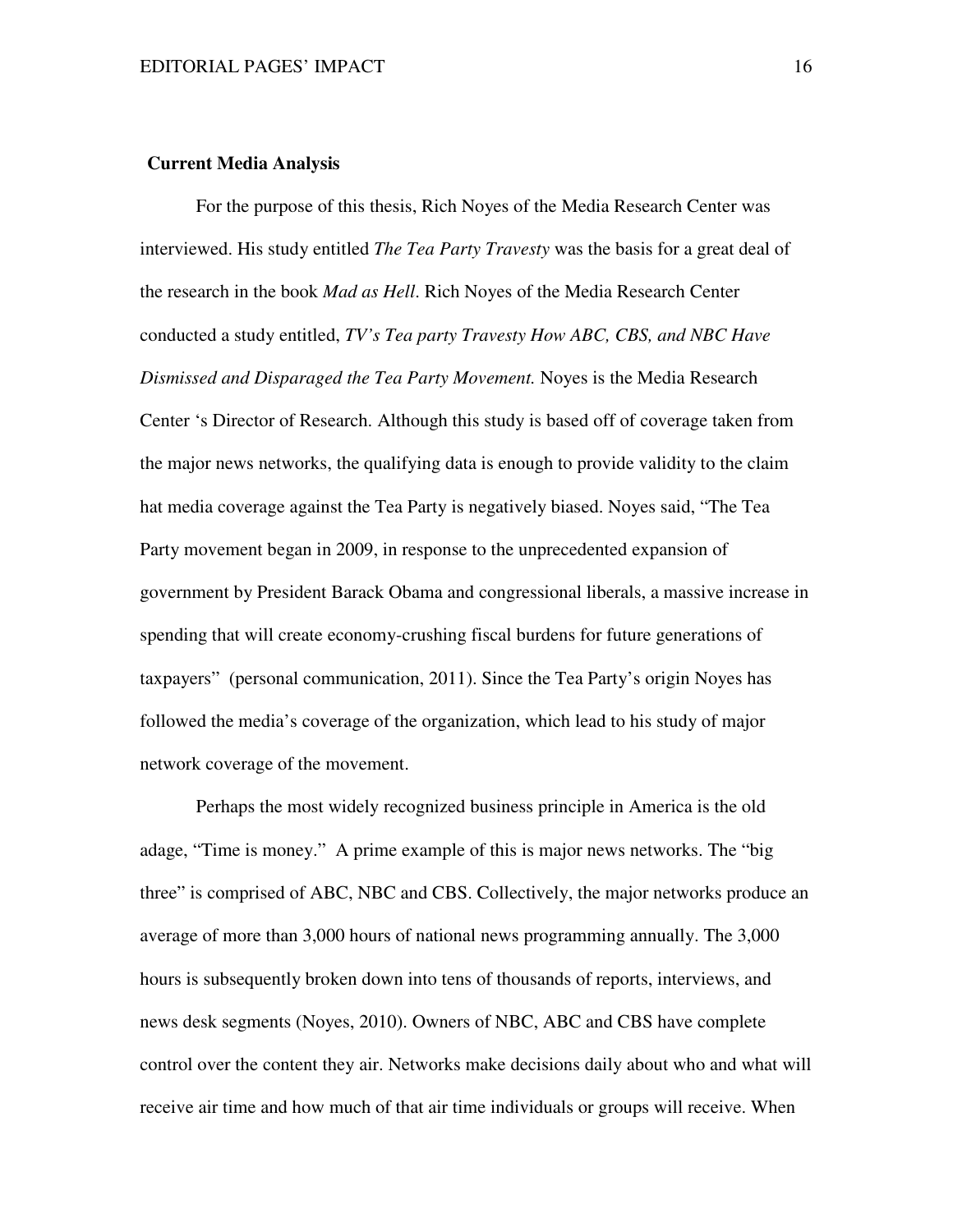asked, "if there one network that is more biased against the Tea Party than any other?" Noyes replied:

We haven't really explored a network-by-network comparison. We have examples of media hostility to the Tea Party from all of the broadcast networks, plus CNN and MSNBC. Certainly MSNBC is the most full-throated in its coverage of the Tea Party, but NBC seems no more anti-Tea Party than its other broadcast competitors. (R. Noyes, personal communication, 2011)

Major networks greeted the onset of the Tea Party with avoidance. During the 2009 calendar year the major networks combined featured a mere total of 19 stories on the Tea Party (Noyes, 2010). 48 news segments gave mention to the Tea Party movement, which brought the total to 67 news items at minimum acknowledged the Tea Party Movement. The media attention for the movement largely resulted from rallies that were held. However, there is a significant discrepancy between the amount of coverage the Tea Party received and the amount that liberal rallies received. Events such as the anti  $2<sup>nd</sup>$ Amendment- "Million Mom March" in 2000 received 41 broadcast network reports the day of the march. This does not include the twelve positive pre-demonstration with organizers and participants alike (Noyes, 2010).

 Bias comes in multiple forms. One of the most common forms of bias is bias by omission. One more than one occasion, the Tea Party has been a victim of bias by omission. "In contrast, none of the three major Tea Party rallies in 2009 was built up in advance by network publicity, and the networks never deigned to deliver a single evening news story at a time to the cause," (Noyes, 2010, pp.3). The lack of coverage is not the only indicator of bias; results of the study found that the media promoted the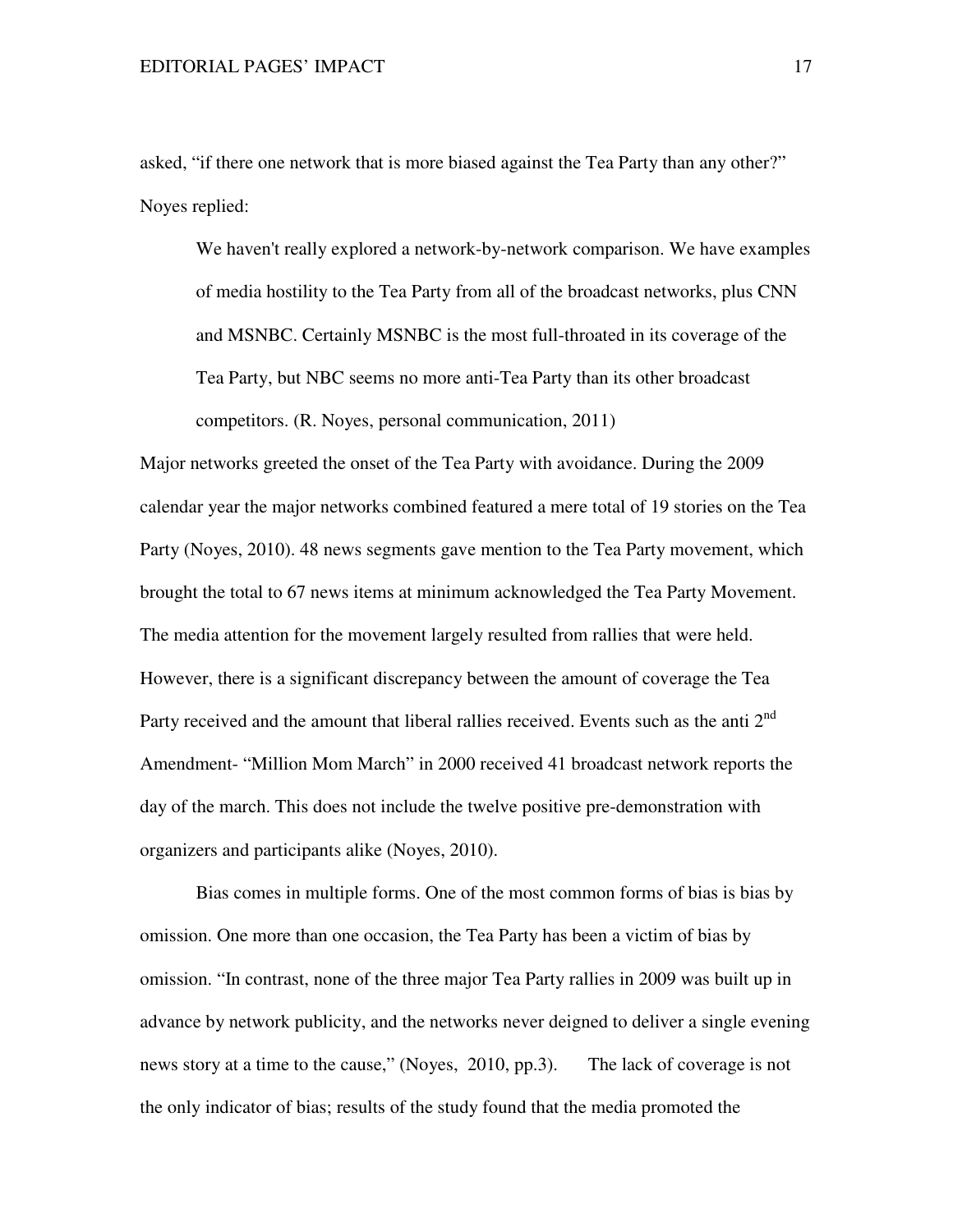movement as one that is inherently racist. The accusations of being a racist movement came into being after the September 12, 2009 Tea Party Rallies; the networks suggested the Tea Party was an extreme or racist movement.

 Supporters of President Obama are now saying that it paints a picture of an opposition driven, in part, by a "refusal to accept a black President" (Noyes, 2010, p.2). The example the media using the loaded term 'racist' is a prime example of the media bias against the Tea Party. The study also found that the term 'racist' is not the only negative word used by the media to describe members of the Tea Party; terms such as 'extremists' and 'out of control marauders' were also used. In the study Rich Noyes (2011) said, "While the broadcast networks seldom delved into the juvenile name-calling and open hostility evident at the liberal cable networks, their coverage of the Tea Party's first year reflected a similar mindset of elitists condescension and dismissiveness" (p. 3).

The Tea Party's first significant political victory was Scott Brown's Senate victory (Noyes, 2010, p.2). His election to office was directly correlated to the efforts of the movement. The November 2010 midterm elections showed the Tea Party was a political force to be reckoned with. They did not win all of the electoral battles in Congress and the Senate but they won enough to take control of the House for Republicans. The Tea Party played a crucial role in the 2010 November mid term elections. Its efforts are largely responsible for the GOP taking control of Congress. The loss of the control of the Senate was marginal, with significant gains in GOP seats being filled in the Senate.

When Rich Noyes was asked, "In the aftermath of the midterm elections, what were the big three networks reaction of the Tea Party pulling off such political gains?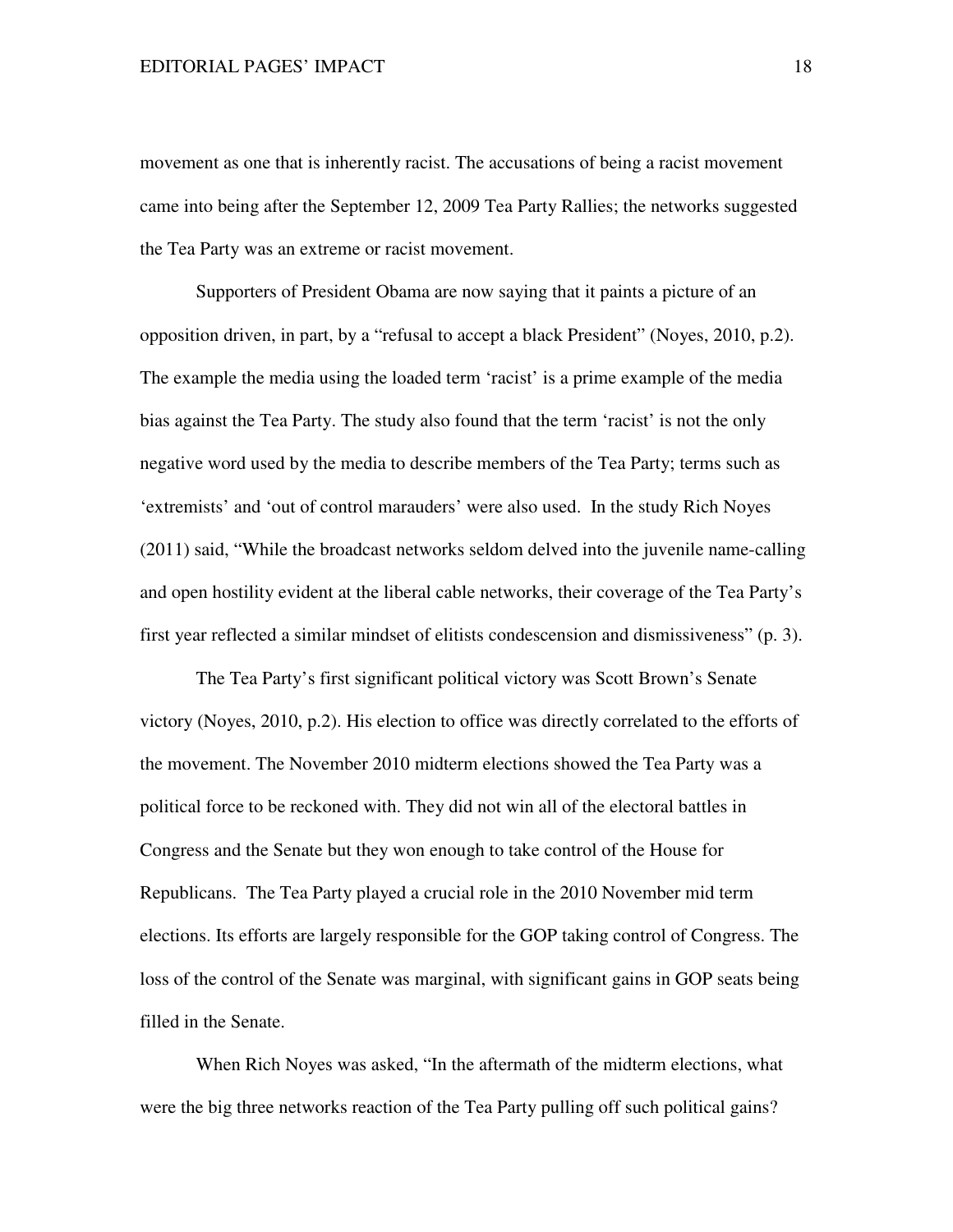Favorable or Unfavorable?" Noyes (2011) responded:

Prior to the midterm elections, the networks emphasized the Democratic talking point of Tea Party "extremism" — for example, ABC's Christiane Amanpour (October 17 This Week) "People are looking at the Tea Party and saying this is not conservatism as we knew it, but it's extreme."But after the election, the networks largely credited the Tea Party with generating the enthusiasm for the Republican House victories. The new media worry about the Tea Party was about governance, i.e., would the new congressman affiliated with the Tea Party be sophisticated enough to operate within a governing majority. CBS's Harry Smith worried to Ann Coulter on Election Day (November 2 The Early Show): "There'll be a routine vote, for instance, to increase the debt ceiling and the Tea Party guys are going to say, 'Over my dead body,' and the government comes to a screeching halt. Then what happens?" NBC's Tom Brokaw (January 26 Today) saw "a real divide in the party...a two-front war" for Republicans." (Noyes, personal communication).

 This is a continuation of the media elite's disdainful attitude toward the Tea Party that we documented starting in 2009, that somehow the activists in this movement are uniquely unsuited to compromise, or are more likely to be a destructive influence on parties or governing institutions. They used to suggest the Tea Party would not be able to hold together to function as an effective political force, then suggested the candidates were not savvy enough to win. (R. Noyes, personal communication, 2011)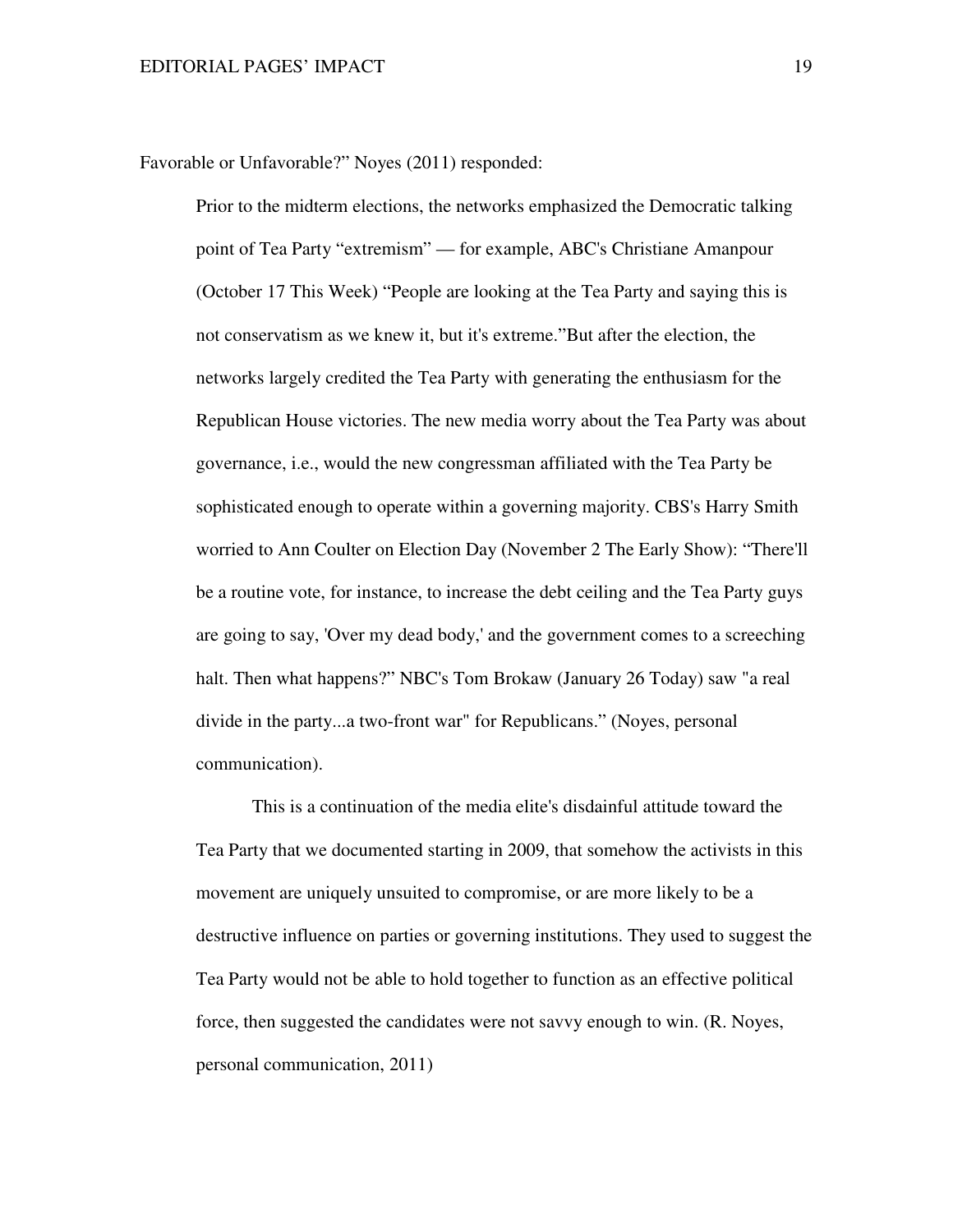#### **The Relentless Attack of the Modern Editorial Page**

A specific example of an editorial attacking the Tea Party is Tea-ing Up the Constitution by Adam Liptak of *The New York Times* published on March 13, 2010. In his editorial Liptak (2010) wrote, "The content of the movement's understanding of the Constitution is not always easy to nail down, and it is almost always arguable" (p. 1). Liptak's words are indicative of his bias of the Tea Party's view of Constitutionalism.

 The aforementioned examples are a mere glimpse of the editorials regarding the Tea Party. A Lexis Nexis search of the phrase "Tea Party Editorials" yielded 175 articles for The *Washington Post*, 170 articles for *The New York Times* and 32 abstracts from *The Wall Street Journal.* A Google search of the phrase "Media Bias against Tea Party" yielded 800,000 results in 0.20 seconds. For my thesis I will demonstrate through content analysis that editorials that the Washington Post, the New York Times and the Wall Street Journal are biased against the Tea Party and the media's bias is having an effect on American's views of the Tea Party. The approval rate of the Constitution and groups who support constitutionalism rests, in part, in the hands of the editorial board.

## **Unforgettable Isolated Incidence of Bias against Tea Party**

On Saturday January 8, 2011 a gunman opened fire outside a Safeway grocery store shopping centered outside of Tucson, Arizona. In addition from the average Saturday morning grocery shoppers there was another group present at the shopping center. United States Congresswoman Gabrielle Giffords (D) was hosting a "Congress on your Corner" event for her constituency (p. 1). The alleged gunman later identified as 22 year-old Jared Lee Loughner opened fire into the crowd. After the horrific ordeal was over 19 people had been shot, six of them fatally.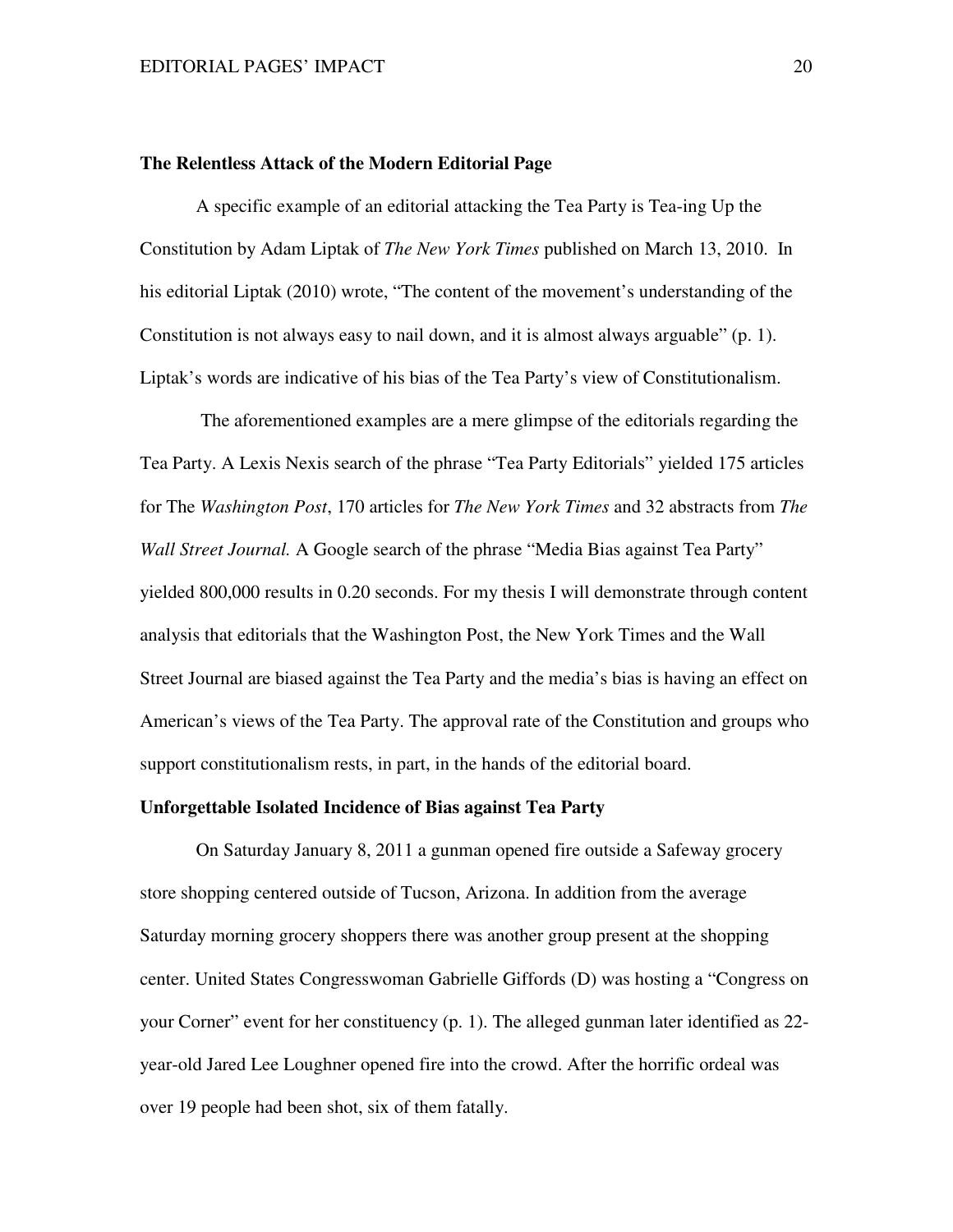One of the fatalities was a nine-year-old little girl named Cristina Taylor-Greene. Greene was born on September 11,2001. John M. Roll, a federal district court judge was also fatally shot. Roll was 63 years old (CNN Wire Staff, 2011). Congresswoman Giffords was shot through the head. Her situation was critical but she survived the ordeal. Journalists and major networks immediately jumped to the conclusion that because the shooting occurred at a political event held by a Democratic Congresswoman that the violent actions must inherently be a result of an angry Tea-Partier as opposed to a madman.

 In the days after the shooting the following editorial appeared in *The New York Times*: "It is facile and mistaken to attribute this particular madman's act directly to Republicans or Tea Party members. But it is legitimate to hold Republicans and particularly their most virulent supporters in the media responsible for the gale of anger that has produced the vast majority of these threats, setting the nation on edge. Many on the right have exploited the arguments of division, reaping political power by demonizing immigrants, or welfare recipients, or bureaucrats. They seem to have persuaded many Americans that the government is not just misguided, but the enemy of the people," New York Times Editorial taken from *The Wall Street Journal*. The editorial did not have a byline (*New York Times*, 2011).

 The Tucson, Arizona Safeway massacre was a tragedy. Out of the original tragedy of the massacre a new tragedy has emerged; media outlets have taken this tragedy as an opportunity to not only disparage and discredit the Tea Party Movement but to blame the movement for the deaths of six innocent people. While it seems inconceivable that media outlets would do such a thing the abhorrent truth remains. If there was any doubt that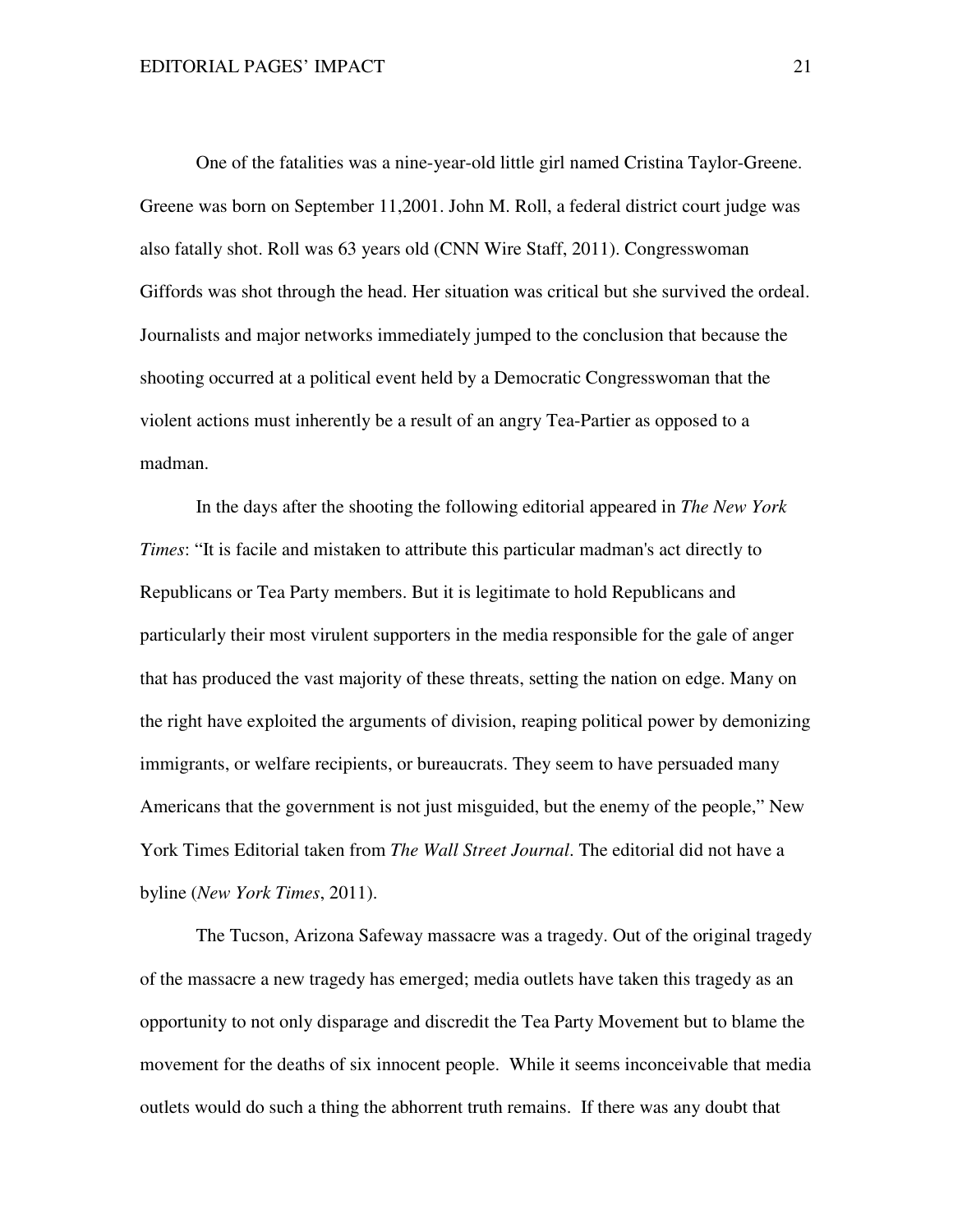media bias against the Tea Party existed prior to the Tucson, Arizona tragedy, all doubt has been removed.

When Rich Noyes was asked, "How have you seen the Tea Party Travesty played out during the Arizona shootings?" Rich Noyes Responded:

The early phase of coverage of the Arizona shooting attempted to link the crime with the broader political trend of the Tea Party, Sarah Palin and the intense debate over ObamaCare. This faded after the first several days, but did include some fairly sleazy assertions from journalists that the Tea Party's conduct could have motivated the killer. And NBC's Kelly O'Donnell, the morning after the shooting (January 9 Today) also made the connection: "Giffords, a conservative Democrat, was concerned about heated rhetoric from the Tea Party. (R. Noyes, personal communication, 2011)

 Noyes' use of the phrase "sleazy assertions could not be farther from the truth. Especially considering the fact that the gunman, Jared Loughner was apprehended the same day of the shootings. It was evident that Loughner was a madman. Mentally unstable individuals do not usually have the Tea Party's agendas as the foremost thought in their mind. It is interesting to note that the mainstream media insinuated a link between Loughner and the Tea Party, yet they refuse to admit that it was their own agenda setting that led to the widespread public belief that The Tea Party had something to do with the tragic shooting.

The media would, rightly, use their privileged position to combat such a baseless charge if it were leveled against a mainstream liberal group. But journalists were among those making the link between the shooting and the Tea Party in the first days after the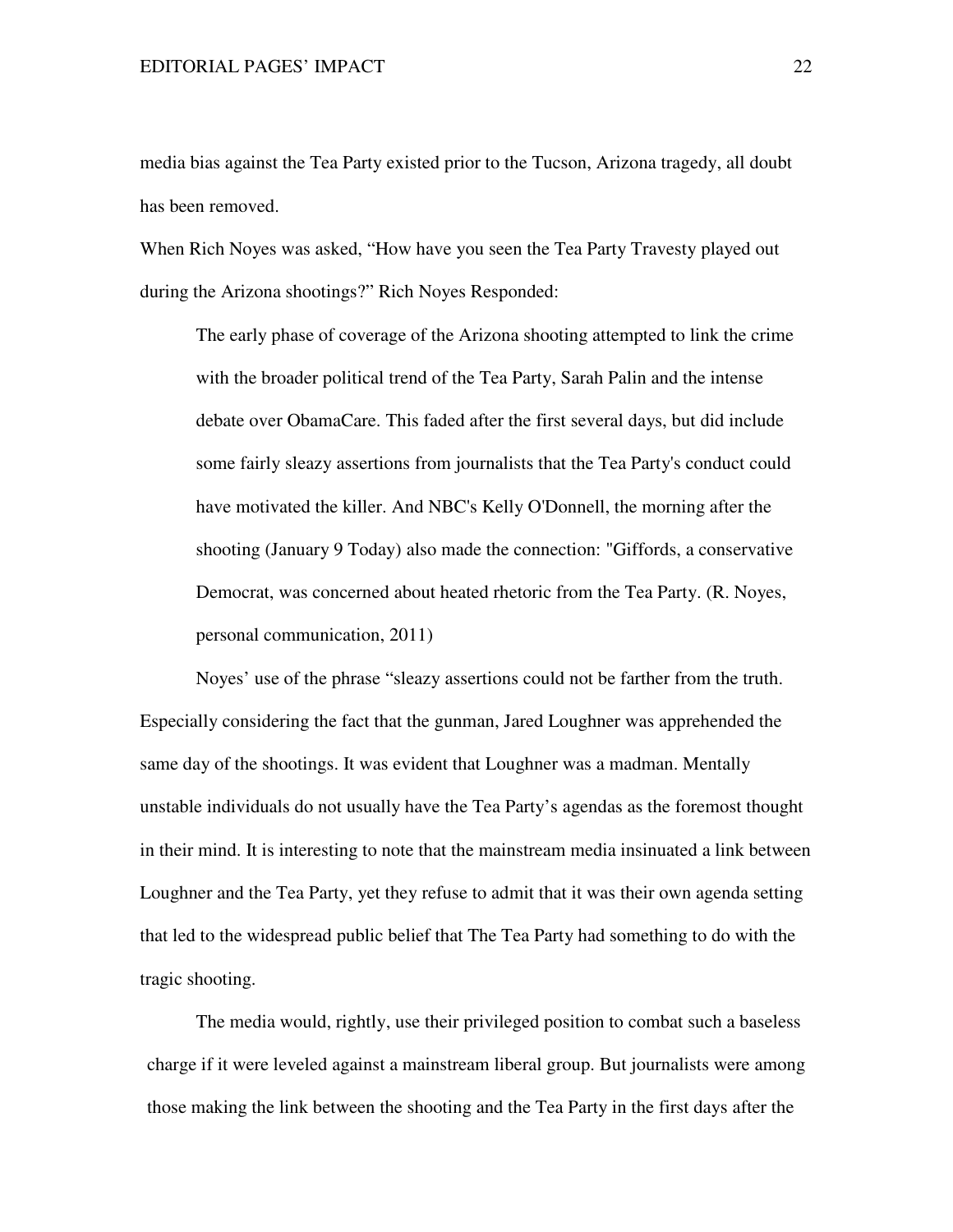shooting, and never really gave voice to the idea that this was a wholly indecent and exploitative reaction to the tragedy. It underscores the low regard the MSM (main stream media) has for the Tea Party as a legitimate force within American politics (R. Noyes, personal communication, 2011).

 The bias against the Tea Party from the mainstream media was so profound that when I asked Rich Noyes, what is the most significant piece of the mainstream's bias that you have observed against the Tea Party he said:

The attempt to associate the Tea Party with the Tucson shooting is one of the worst spectacles I've seen in nearly 25 years of monitoring the media. The accusations of Tea Party racism in 2009-2010 were also highly offensive, but could at least be justified by isolated signs found at Tea Party events (but extrapolating the charge to encompass the entire movement was wildly incorrect). The linkage of the Tea Party with the mass murderer in Tucson was wholly indecent and something that should be a case study for future journalism students — a case study in how an inflammatory, baseless charge can be repeated so often by our supposedly best media organizations. (R. Noyes, personal communication, 2011)

Noyes, a two-decade veteran of monitoring the liberal dominated mainstream media claimed that the Arizona tragedy would make an excellent "case-study" for future journalism students. The bias was so significant and left such a mark on the American public as to the "facts" of the day Noyes recommended that student journalists of the undergraduate level study it. There is not a more profound way to discuss the volume of bias against the Tea Party than for an expert to say a study on the subject should be a vital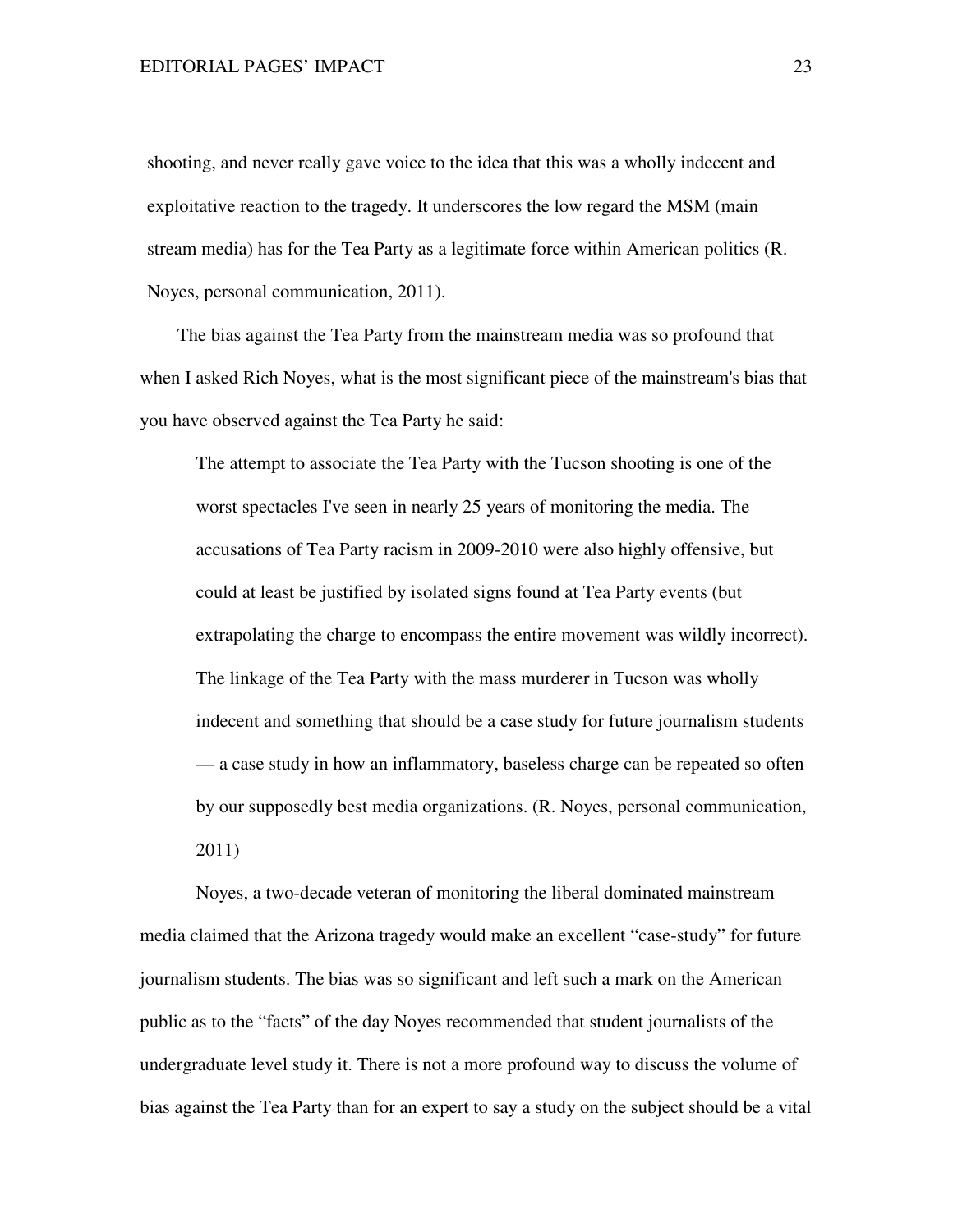part of the journalism department's curriculum.

 Perhaps one of the most damning pieces of bias in the Arizona shootings was the New York Times blog post which was later turned into an editorial by Paul Krugman. Krugman's editorial is found below:

 A Democratic Congresswoman has been shot in the head; another dozen were also shot. We don't have proof yet that this was political, but the odds are that it was. She's been the target of violence before. And for those wondering why a Blue Dog Democrat, the kind Republicans might be able to work with, might be a target, the answer is that she's a Democrat who survived what was otherwise a GOP sweep in Arizona, precisely because the Republicans nominated a Tea Party activist. (Her father says that "the whole Tea Party" was her enemy.) And yes, she was on Sarah Palin's infamous "crosshairs" list. (Krugman, 2011, p. 1) Just yesterday, Ezra Klein remarked that opposition to health reform was getting scary. Actually, it's been scary for quite a while, in a way that already reminded many of us of the climate that preceded the Oklahoma City bombing. (p. 1)

Krugman's aforementioned words are harsh, but none are as harsh as what he says in the final paragraph of his editorial. He claims that the Tea Party has created a climate of hate and the Tucson, Arizona tragedy is a direct product of the climate of hate:

You know that Republicans will yell about the evils of partisanship whenever anyone tries to make a connection between the rhetoric of Beck, Limbaugh, etc. and the violence I fear we're going to see in the months and years ahead. But violent acts are what happen when you create a climate of hate. And it's long past time for the GOP's leaders to take a stand against the hate-mongers. (Krugman,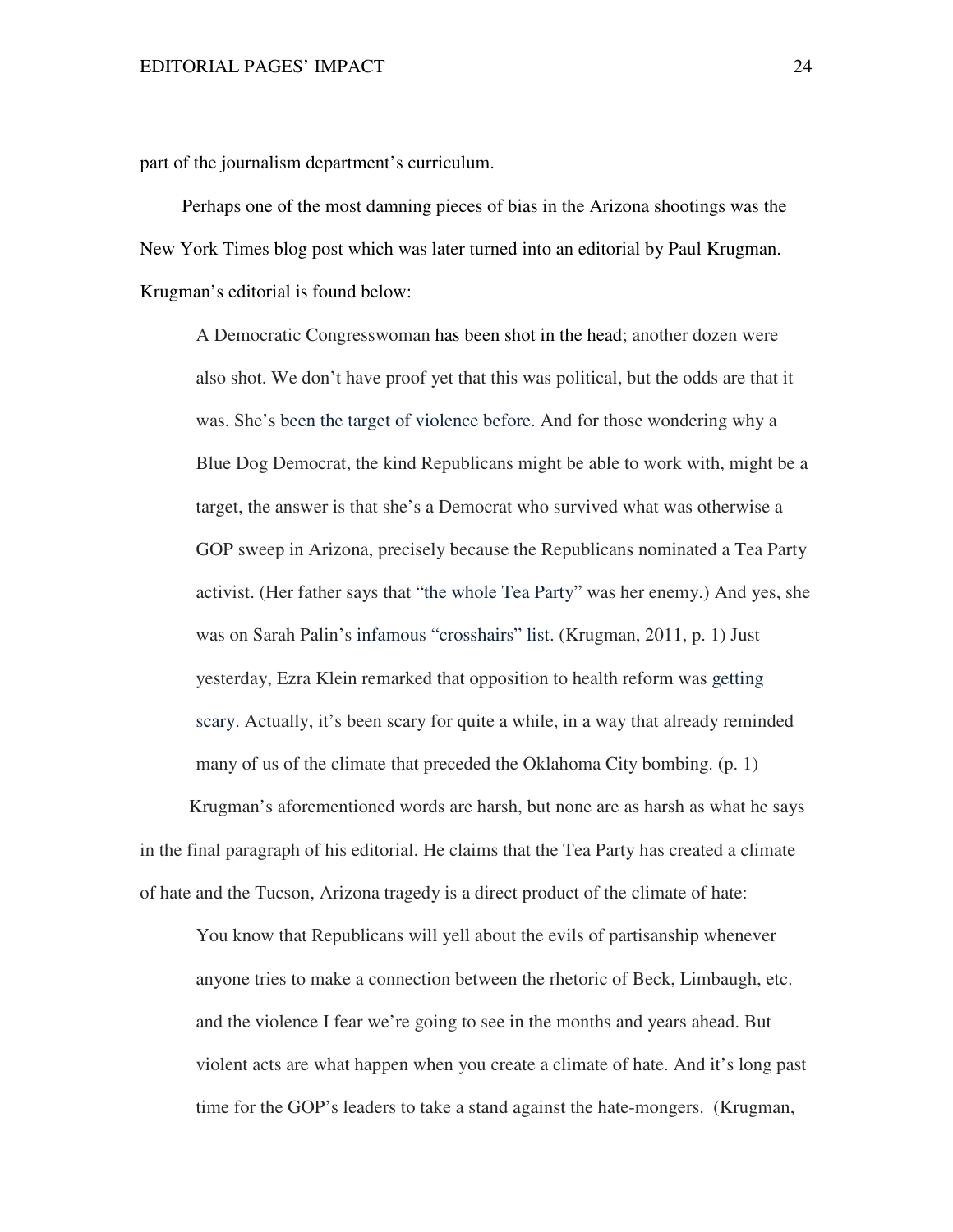# 2011, p. 1)

Journalists, whether they went through formal training in an undergraduate curriculum or whether they learned from on-the-job experience, are told from the beginning of their careers to seek accuracy above anything else. Accuracy is to be the standard, not the goal. Making assumptions and setting assumptions to print, airwaves and online media is not acceptable. Krugman (2011) made a sweeping assumption in the second sentence of his first paragraph: "We do not have proof yet that this was political, but odds are that it was," Krugman is using the power of the written word to persuade his readership of something that is blatantly false. He then had the audacity to liken opposition to President Obama's Health Care legislation to the climate of opposition that preceded the 1995 Oklahoma City Bombings. Prior to September 11, 2011 the Oklahoma City Bombing was the biggest terrorist attack on American soil.

Essentially, Krugman is likening Tea Party activists to terrorists. The most interesting part of his comparison is that the Tea Party has not inspired or caused on single act of violence since its origin in 2009. No acts of violence have been recorded at any of the hundreds of the Tea Party events that have taken place across the country. The final piece of bias in Kruger's piece was his statement, "But violent acts happen when you create a climate of hate."

Thus Krugman implied that the Tea Party was creating a climate of hate. This is simply not the case. Tea Partiers are angry about the status quo in Washington. They are angry about big government. They are angry that their grandchildren already have amassed significant debt. They are angry about being forced to purchase health care from the federal government. There is lots of anger; however, anger is not automatically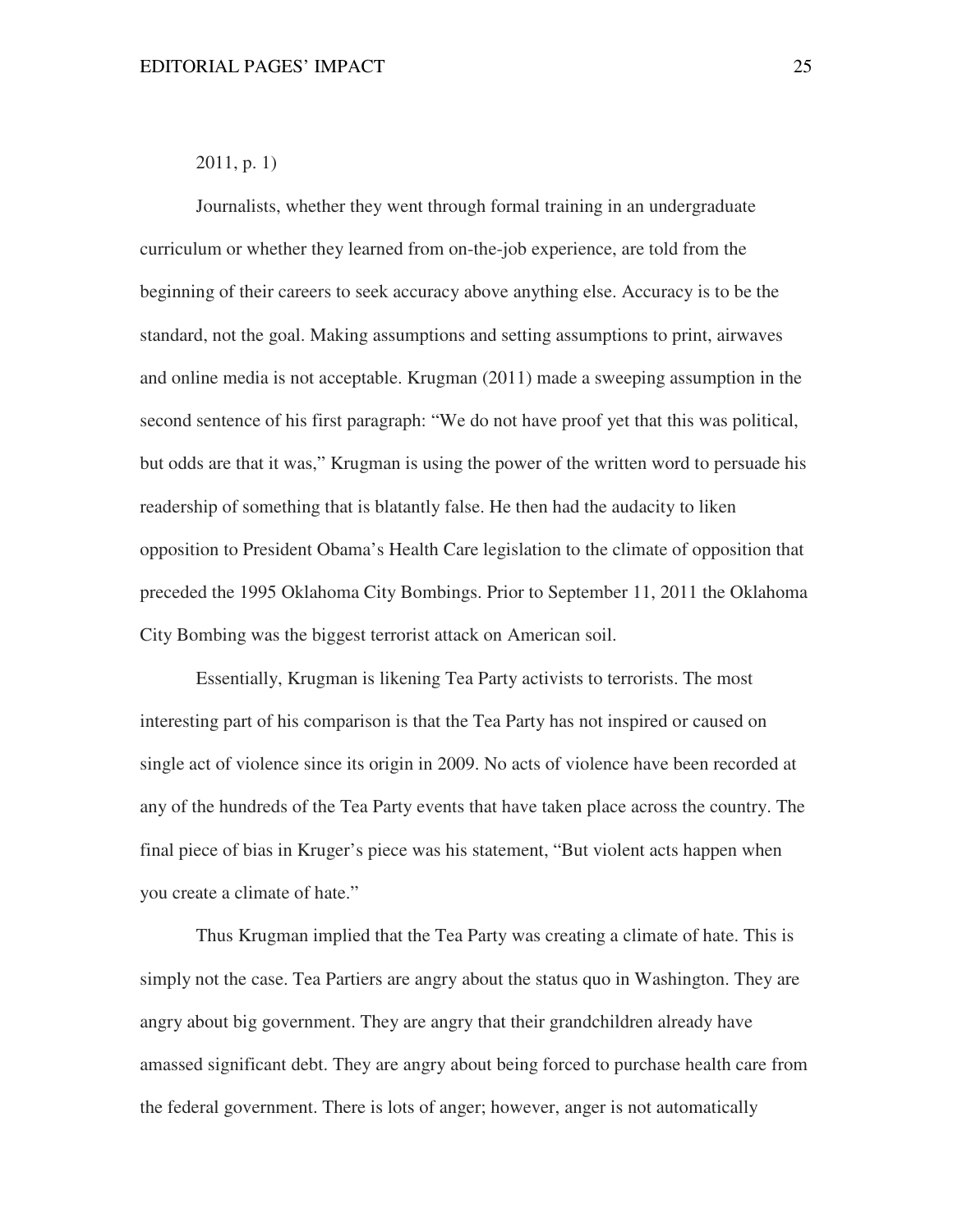equated to hate. One must wonder what Congressman Giffords thinks of the mainstream media's arbitrarily passing the blame void of any proof to Tea Partiers. Krugman's blog appeared less than two hours after the news of the shooting broke, according to *The Wall Street Journal.* 

#### **Examples of Bias from New York Times and Washington Post Editorials**

New York Times Columnist Kate Zernike began a column on the subject of the Tea Party pleasantly, but Zernike's prejudice begins to show. Zernike even refers to the work of Tea Party leaders as "noise." Kate Zernike (2010) said:

 But as much as the Tea Party allowed the Republicans to win in enthusiasm, it will still have a relatively small caucus in the House and the Senate. With control of Congress split Republicans will have to go to work with Democrats to get things done. Tea Party lawmakers who refuse to go along may find that they have become irrelevant — certainly not the goal of all the noise and passion of the last two years. (p. 1)

 The bias in this piece was not blatantly false information, rather condescending remarks about the success of the Tea Party movement. Eighty-nine GOP Congressmen were elected in November's elections. This is hardly something to glance at negatively. The success of the elected can be largely attributed to the grassroots movement.

Donald F. Kettl wrote an editorial entitled 'Inheritors of 1776?' that appeared in *The Washington Post.* Kettl began his editorial with a valid question, and one that is extremely pertinent to this thesis:

 On this Fourth of July weekend, we celebrate Adams, Jefferson and other rebels who dared to challenge the established political order. Putting your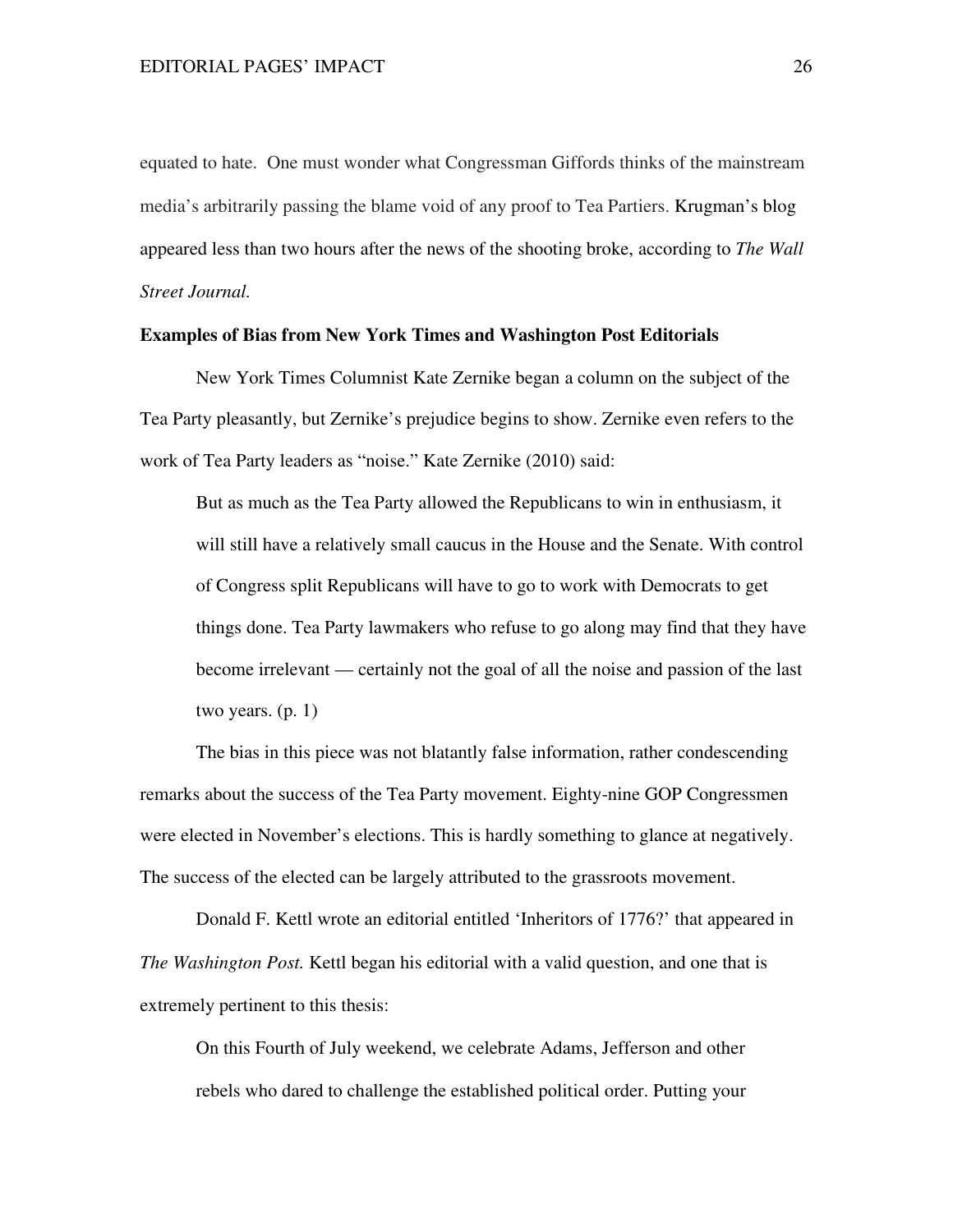own political preferences aside, how do you think the leaders of the

American Revolution would view the leaders of today's "Tea

Party"? (Kettl, 2010, p. 1)

Kettl continued his editorial by analyzing the task that was before the forefathers and the objective of modern tea partiers:

The Tea Party is upset by the size of government; the founders were concerned not about the size of government but about its scope. The founders created a constitution -- rule of law -- that put limits on government leaders and on the power of the majority; many in the Tea Party seem to favor rule by majority. The Tea Party is focused on outcome; the founders were focused on process. (Kettl, 2010. p. 1)

Donald F. Kettl is correct in that the founders were concerned with the process, and the Tea Party is concerned with the outcome, but hat is only because the founders had to start a process from scratch. They had to rely on the words great thinkers and philosophers of the past (namely the period of the Enlightenment) and their own intelligence to create a form of government the world had never seen. Modern Tea Party members have the process; their goal is to ensure that the outcome lines up with the process that our founders would have wanted.

One of the sources Kettl included in his editorial was Kathryn Kolbert. Kolbert is a public-interest lawyer and journalist. She also serves as the director of the Athena Center for Leadership Studies at Barnard College. Kolbert's writing provides a clear indication that she is among those who believe that the Tea Party is inherently sexist and racist. Kolbert said, "While I consider the many of tea party's members' views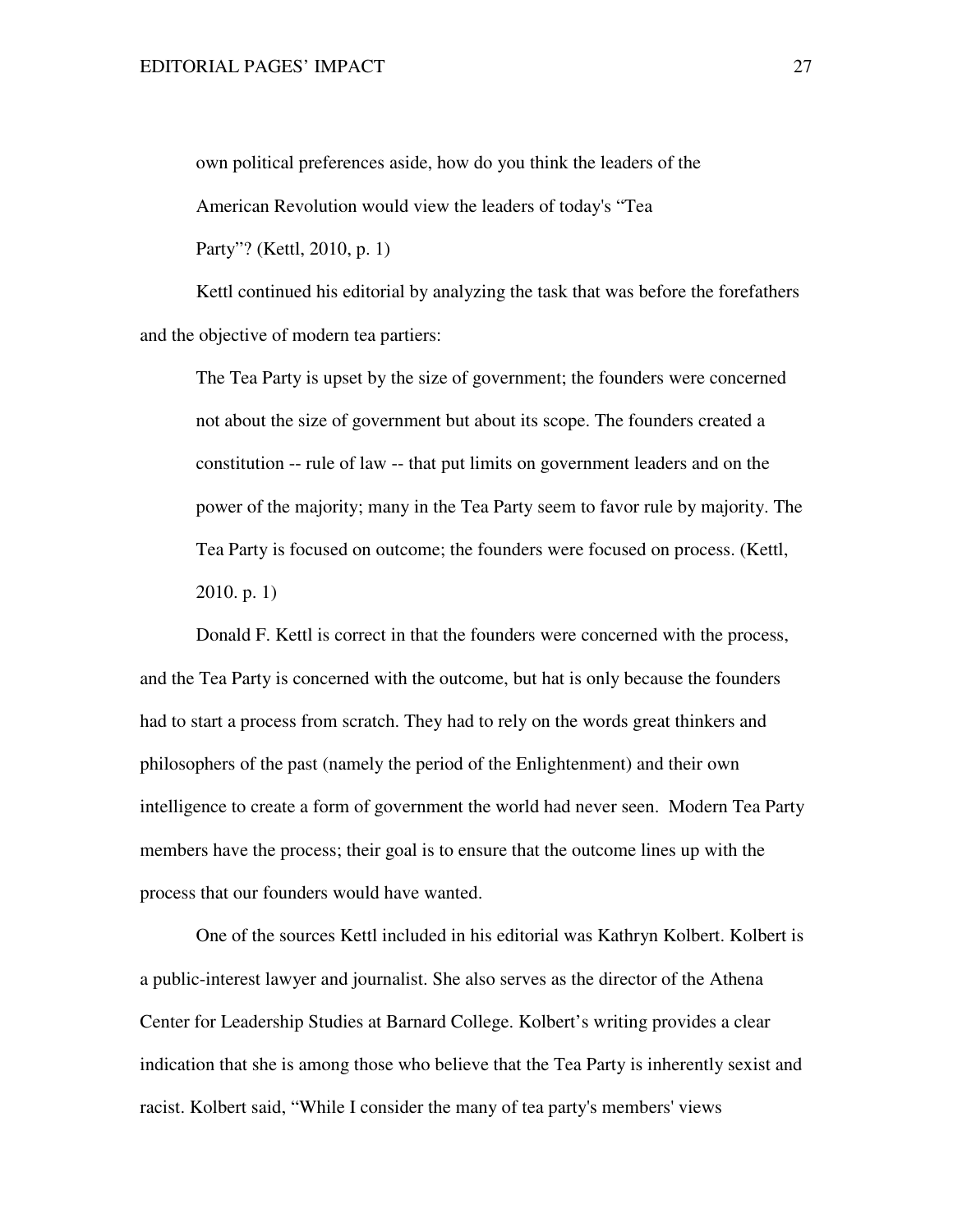#### EDITORIAL PAGES' IMPACT 28

anachronistic, naive and out of touch with both the needs and views of most Americans, the Founding Fathers would be comfortable with some of their most discriminatory views" (Kettl, 2010, p. 1). Kolbert also said:

Unfortunately, the founders lived in an age that permitted slavery, an age when women had no legal rights and could not vote, own property or sign contracts. Although the founders' constitutional framework for our nation was brilliant in most respects —particularly their notion of separation of powers and explicit protection for individual liberties in the Bill of Rights — the founders' vision was limited by its failure to include women and people of color in the protections afforded white, male property owners. Thankfully, our nation's respect for and understanding of the meaning of equality have grown and changed and, with the addition of the 13th, 14th and 15th Amendments to the Constitution, set forth a more inclusive set of constitutional protections. I wish the tea party's attitudes on issues of race and gender would similarly progress. (Kettl, 2010, p. 1)

 While Kolbert's historical facts are accurate the past remains unchangeable. Kolbert's bias against the organization is blatantly evident with her statement. It is important to note that Congresswoman Michele Bachmann (R-MN) is a staunch Tea Party rendering Kolbert's claim of sexism null and void. Bob Parks is a black gentleman who is the author of 'Black and Right' a blog for conservative black individuals. He is also a member of the Tea Party. These are merely two specific examples of how the Tea Party movement has transcended sex and race. The liberal media claims that it is merely a "good old boys" club that is owned and operated by the middle class. The Tea Party is not about who people are, but rather where people are from. It is an organization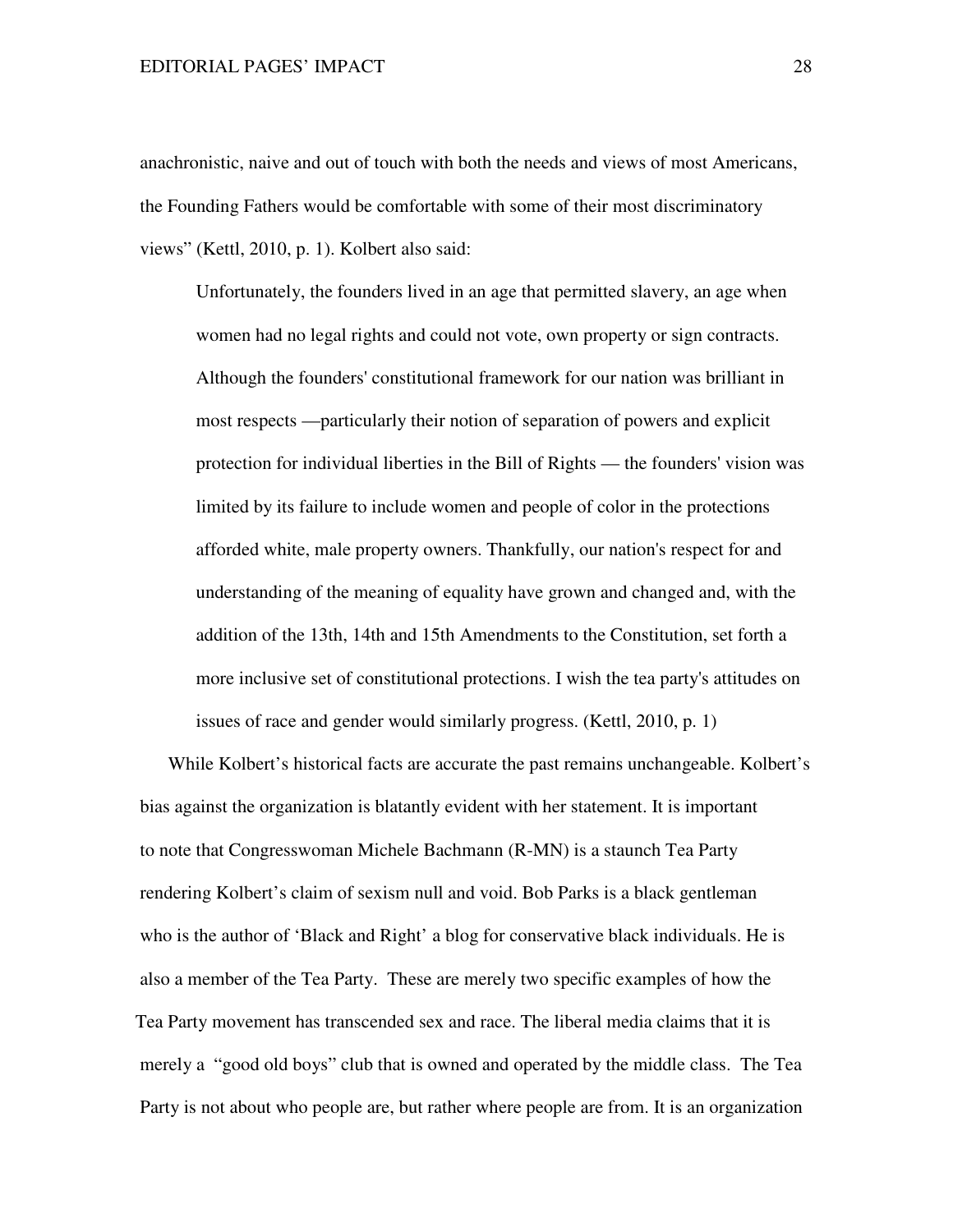based on staunch patriotism, not of ignorance or hate.

 Amy Garnder (2010), a staff writer for *The Washington Post* said in an editorial prior to the 2010 midterm election:

Taken together, the many arms of the Tea Party movement have, in an impressively short time, grown into a potent and disruptive political force. It proved, in a series of stunning victories in Republican primaries across the nation, that it can mobilize volunteers, raise money (at least \$60 million this year), end political careers and begin new ones. All without any formal structure or central leadership. (Gardner, 2010, p. 1)

Gardner's claims in this editorial could not be farther from the truth. The evidence of the Tea Party's sophisticated organization is quite evident. The events orchestrated by the Tea Party such as the political rallies they host require the utmost organization and attention to detail. If the Tea Party lacked central organization these events (which take place nationwide would not occur). In the same editorial Gardner (2010) said:

From its beginnings on the afternoon of Feb. 19, 2009, the Tea Party has been difficult for many Americans to understand. That day, CNBC commentator Rick Santelli, standing on the floor of the Chicago Mercantile Exchange, unleashed a ferocious, hair-on-fire rant against President Obama's economic policies. He said he was going to hold a "Chicago Tea Party to protest" Obama's efforts to rescue defaulting homeowners. (p. 1)

Gardner referred to statements made by Rick Santelli as a 'rant' and further described said rant as ferocious. Gardner also used the loaded term 'rescue' to describe President Obama's economic policy. Her choice of terminology made it obvious where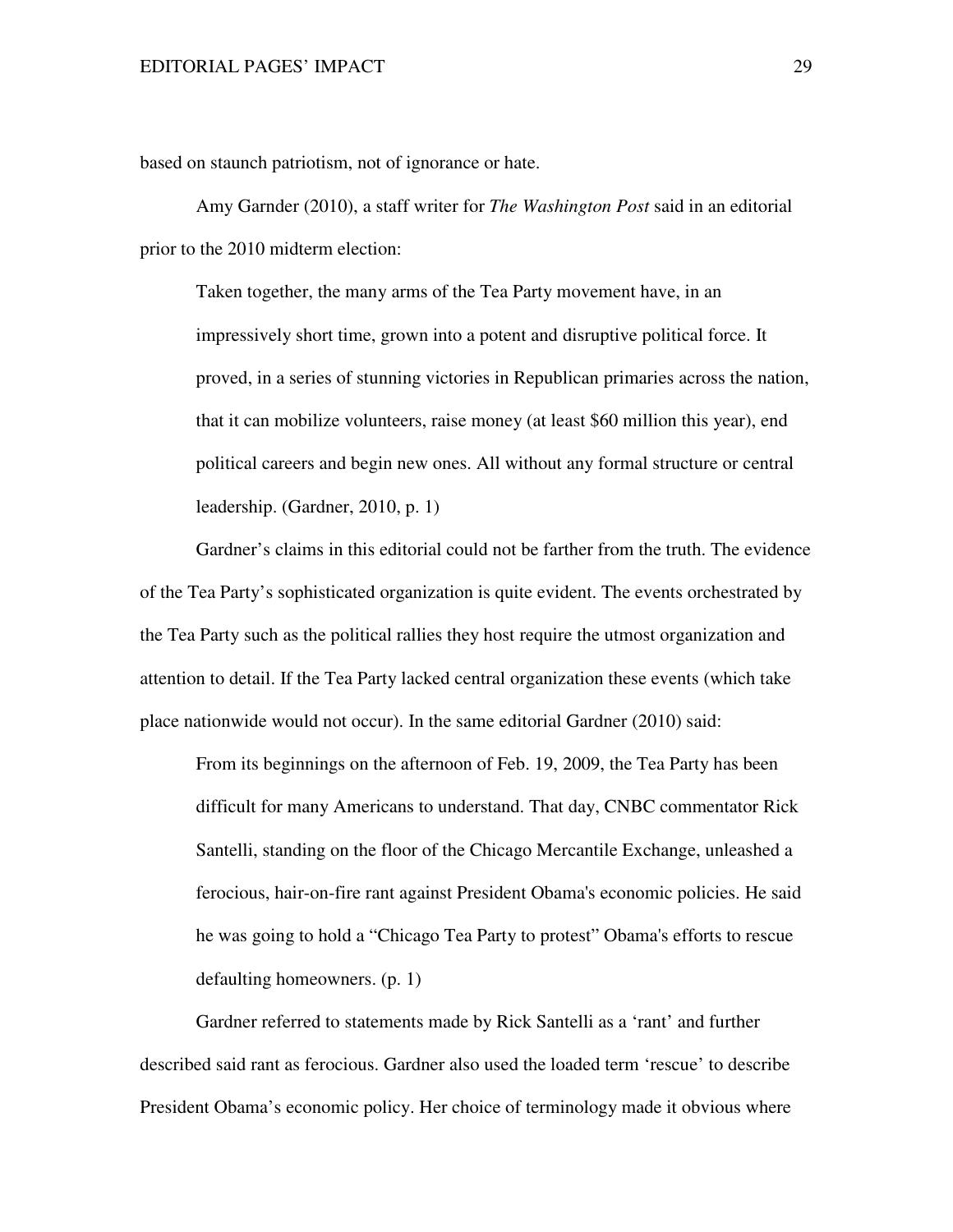she stood on the mortgage bailout. Her statements gave readers the impression that she was aghast that anyone could ever fathom supporting conservative fiscal economic policy.

 Kat Zernike used Lisa McGirr, a professor of history at Harvard and the author of ''Suburban Warriors: The Origins of the New American Right,'' as an expert source in her editorial. McGirr claims that the Tea Party uses a type of code to talk about social values. A specific example of this is, when they [Tea Partiers] emphasize a return to the strict meaning of the Constitution, they interpret that as a return to a Christian foundation. ''When they talk about returning to the values of the Founding Fathers,'' McGirr said, ''they are talking about life as a social issue" (Zernike, 2010, p. 1).

The idea that Tea Partiers talk in code is simply absurd. Although American is at a political crossroads, this is the United States of America where all people, regardless of political persuasion, have the right to free speech. The way McGirr would have people see it one would assume this is communist China where people are forced to monitor their political discussion for fear they are being watched by members of the Red Guard. **Conclusion** 

There is enough evidence to suggest that the mainstream media has a negative bias against the movement. Liberal media elites have said as much in their own words. News analysts and researchers such as Rich Noyes have proved it. Although they were never historically considered editorials, the persuasion set forth in The *Federalist Papers* played a crucial role in the founding of our nation. Our nation is now at a delicate crossroads. The sheer volume of essays in *The Federalist* proves that with enough effort by the editorial page and given enough time, the readership would be persuaded. Today,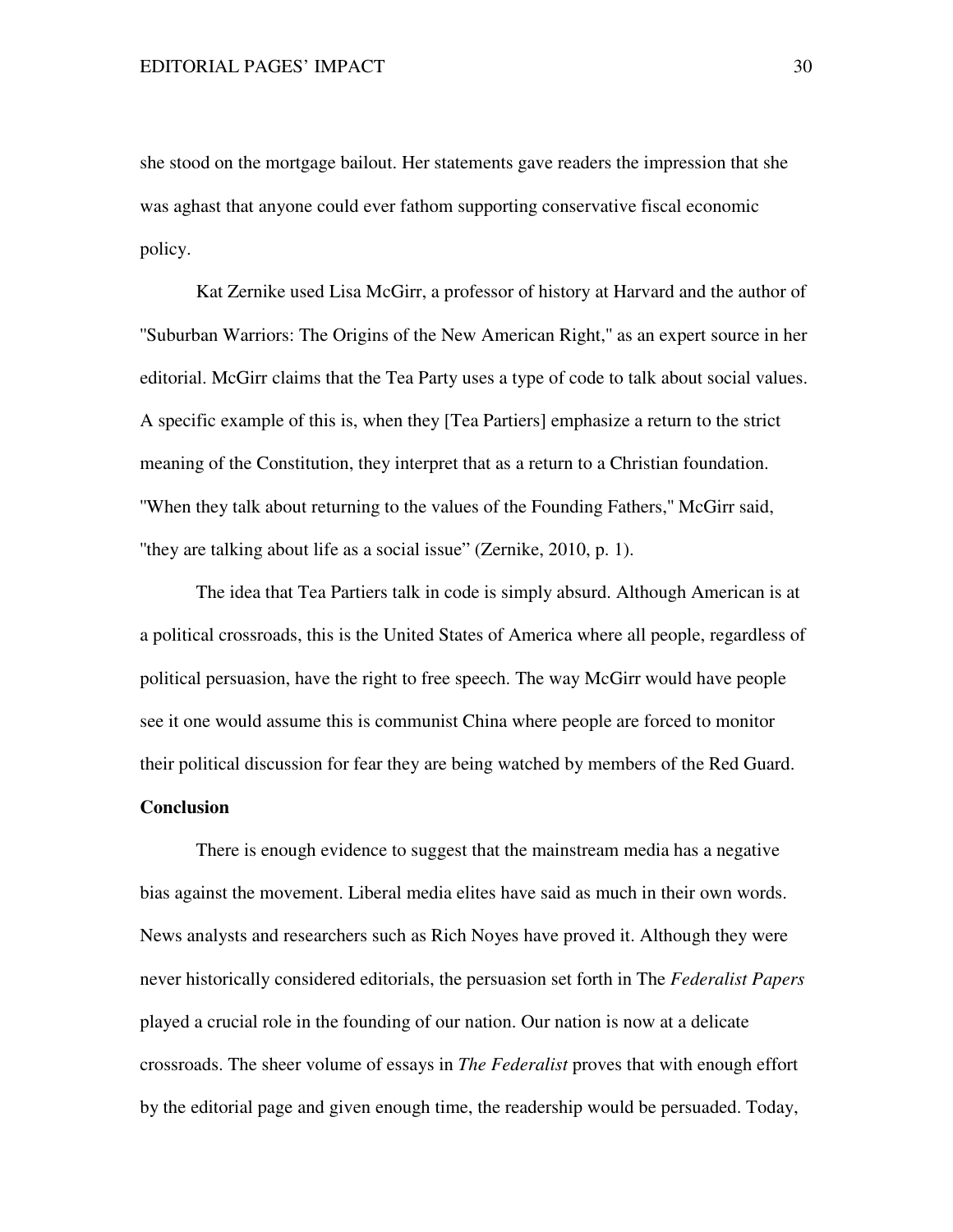the technology that is at the hands of journalists is unbelievable. News can be sent faster and farther than ever before with an exponential increase in volume. Hundred of thousands of editorials, television broadcasts, radio broadcasts, and on blogs have been written or produced surrounding The Tea Party, much of that has been written or produced by liberal media outlets. The editorial page's influence is indeed significant and it has come full circle in its intentions of preserving the federalist form of government from the editorial pages of the  $18<sup>th</sup>$  century.

The media has the power to provide fair and balanced information to the public but the media elites have chosen not to. The 2010 midterm elections forced the mainstream media to realize that the Tea Party was a formidable force. Bias against the Tea Party was evident prior to the Tucson, Arizona Safeway shooting but after the editorials emerged from *The New York Times* there was no room for doubt. The evidence suggesting that there is bias against the Tea Party is insurmountable. The choice is left to the average citizen to sort through the bias and find the truth. An interesting truth which has emerged through the scholarly research media analysts and historians is that he approval rate of the Constitution and groups who support constitutionalism rests, in part, in the hands of the editorial board.

# References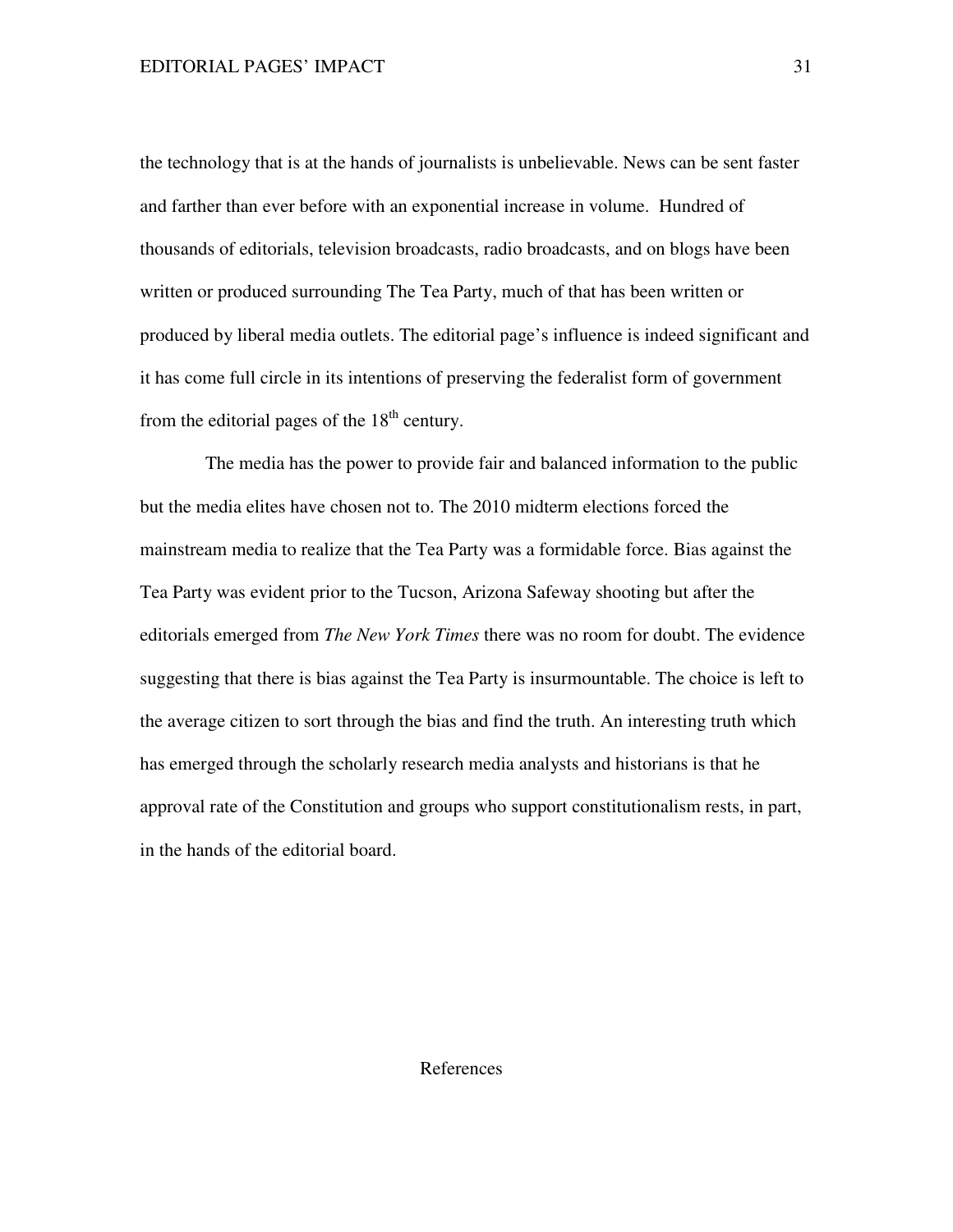- Bessette, J. M., & Pitney, J. J. (2011). *American government and politics: Deliberation, democracy, and citizenship*. Bostan, MA: Wadsworth.
- Gardner, A. (2010, September 26). Tea Party has nation's attention. Now what? *The Washington Post*, p. 1.
- CNN Wire Staff. Latest developments in Arizona shooting CNN. (n.d.). *Featured Articles from CNN*. Retrieved March 10, 2011, from http://articles.cnn.com/2011- 01-09/justice/arizona.shooting.developments\_1\_gunman-arizona-stateshooting?\_s=PM:CRIME
- Hamilton, A. (n.d.). Avalon Project The Federalist Papers. *Avalon Project Documents in Law, History and Diplomacy*. Retrieved April 2, 2011, from http://avalon.law.yale.edu/subject\_menus/fed.asp
- Harding, S. B. (1970). The contest over the ratification of the Federal Constitution in the State of Massachusetts. New York: Da Capo Press.
- Jefferson, T. (1788). *The Federalist papers by James Madison, Alexander Hamilton, John Jay*. London: Penguin Books.

Kettl, D. F. (2010, June 4). Inheritors of 1776. *The Washington Post*, p. 1.

Kramnick, I. (1987). *The Federalist papers by James Madison, Alexander Hamilton, John Jay*. London: Penguin Books.

Krugman, P. (2009, January 11). Climate of Hate. *The New York Times*, p. 1.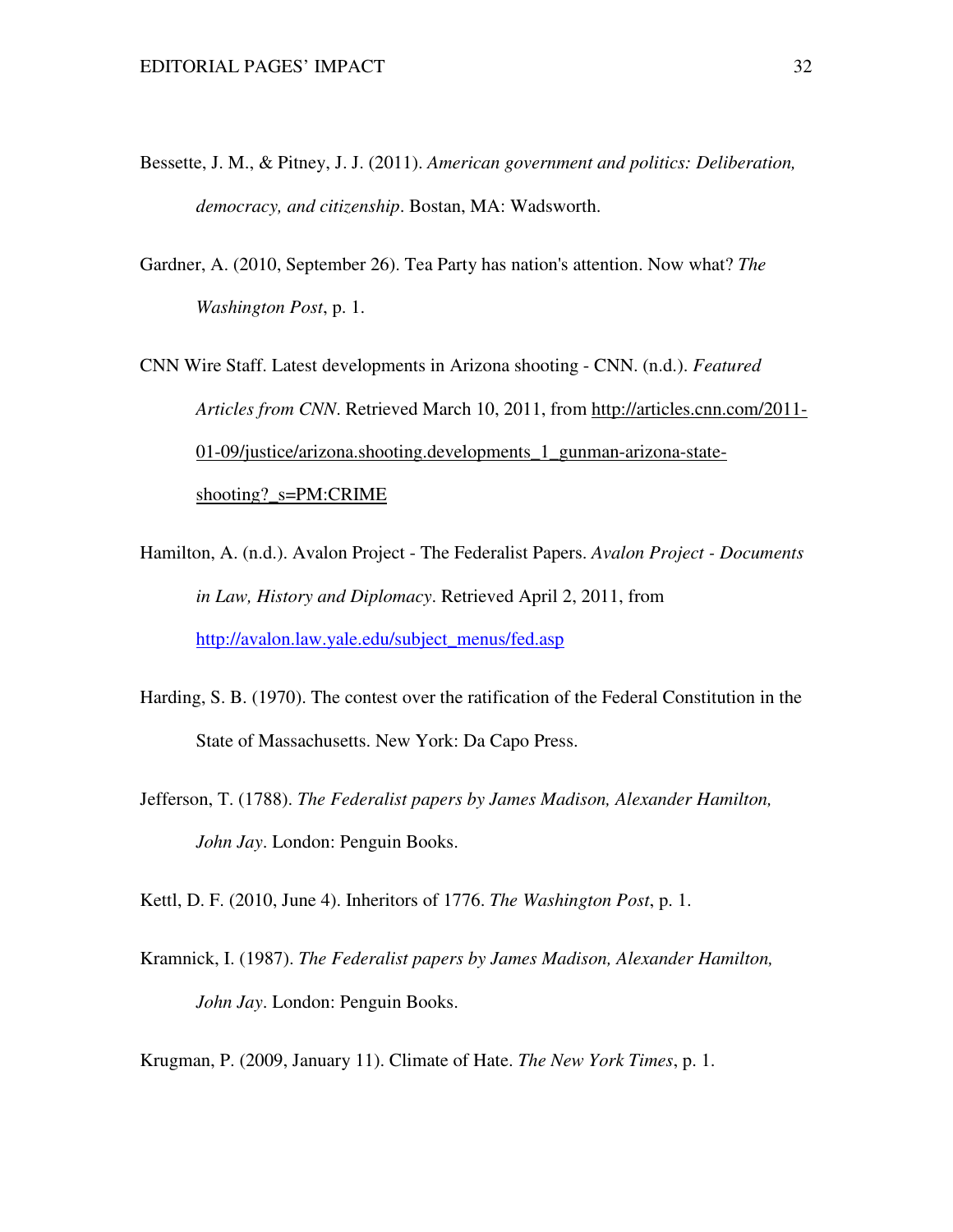- Lutz, D. S. (1988). *The origins of American constitutionalism.* Baton Rouge: Louisiana State University Press.
- Madison, James. "The Avalon Project: The Federalist Papers: No. 14." Avalon Project -documents in Law, History and Diplomacy. N.p., n.d. Web.7 Apr. 2011. <http://avalon.law.yale.edu/18th\_century/fed14.asp>.
- McClellan, J. (2000). *Liberty, order, and justice: An introduction to the constitutional principles of American government* (3rd ed.). Indianapolis: Liberty Fund.
- Newport, F. (n.d.). Tea Party Supporters Overlap Republican Base. *Gallup.Com Daily News, Polls, Public Opinion on Government, Politics, Economics, Management*. Retrieved March 8, 2011, from http://www.gallup.com/poll/141098/Tea-Party-Supporters-Overlap-Republican-Base.aspx
- Noyes, R. (n.d.). Tea Party Travesty. *Media Research Center.org*. Retrieved December 20, 2010, from http://www.mrc.org/specialreports/2010/ Tea Party/ExecSumm.aspx
- Noyes, R. Personal Correspondence.
- Papacharissi, Z. (2009). *Journalism and citizenship: New agendas in communication*. New York: Routledge.
	- Parini, J. (2008). *Promised land: Thirteen books that changed America*. New York: Doubleday.

Peters, W. (1987). *A more perfect union.* New York: Crown Publishers.